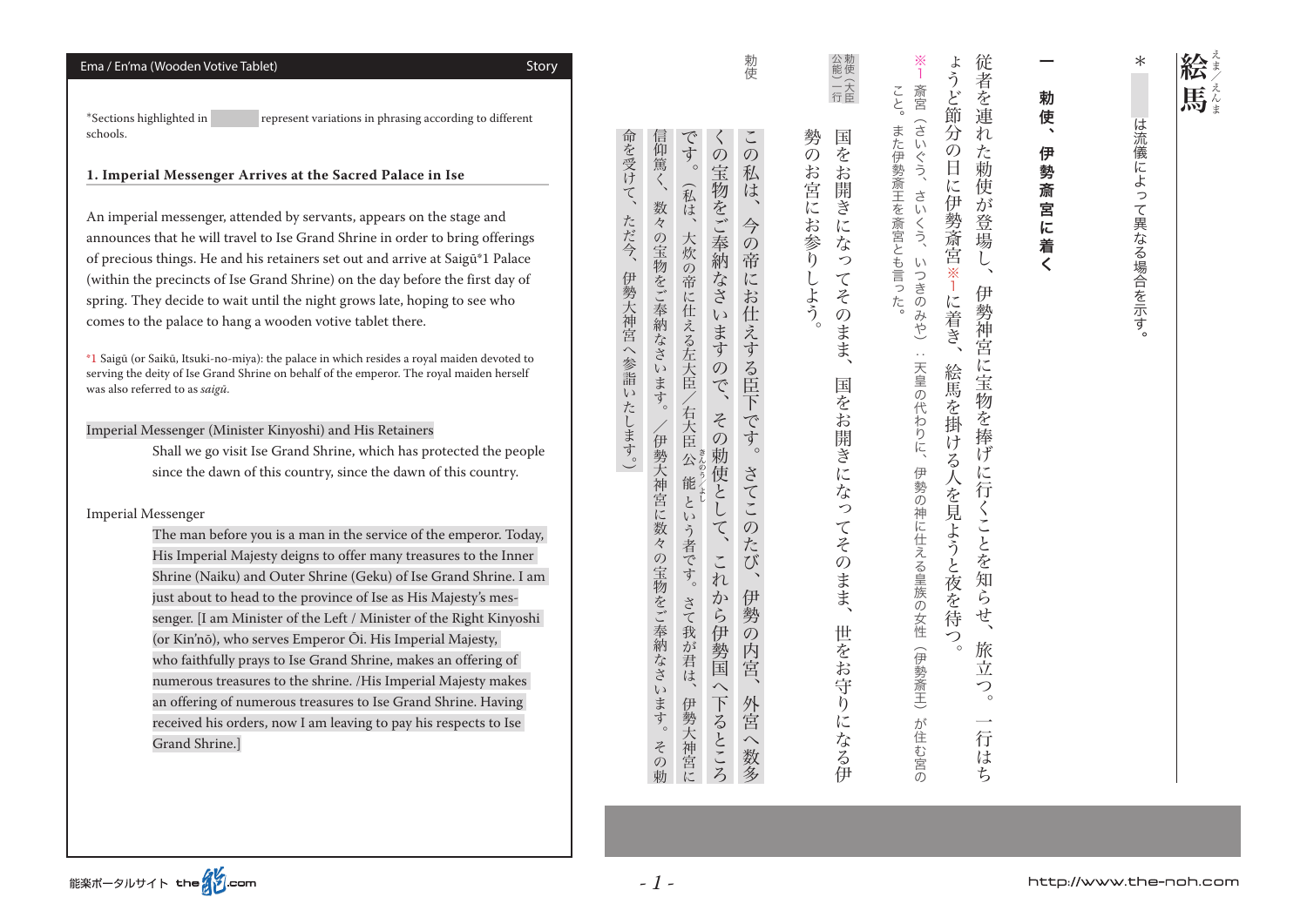|          | Ema / En'ma (Wooden Votive Tablet)<br>Story                                                                                                                                                                                                                                                                                                                                                                                                                                                                                                 | 闇<br>代<br>を讃える                                            |                            | (従者たち)                | 勅使                                                                                                                                                                                     | 勅使一行                                                                                             | 従者たち          | 勅使一行      |
|----------|---------------------------------------------------------------------------------------------------------------------------------------------------------------------------------------------------------------------------------------------------------------------------------------------------------------------------------------------------------------------------------------------------------------------------------------------------------------------------------------------------------------------------------------------|-----------------------------------------------------------|----------------------------|-----------------------|----------------------------------------------------------------------------------------------------------------------------------------------------------------------------------------|--------------------------------------------------------------------------------------------------|---------------|-----------|
|          | Entourage of the Imperial Messenger                                                                                                                                                                                                                                                                                                                                                                                                                                                                                                         |                                                           | 老翁                         |                       |                                                                                                                                                                                        |                                                                                                  |               |           |
|          | This is Matsumoto, where winds travel over the tops of the pine<br>trees.                                                                                                                                                                                                                                                                                                                                                                                                                                                                   | 夜に老夫婦と思                                                   | $\blacktriangleleft$<br>老嫗 | つその                   | 急<br>今<br>$\mathcal{D}$<br>$\overline{\psi}$<br>$\iota$                                                                                                                                | 雲雀<br>とだよ。<br>を渡                                                                                 | 風<br>が<br>梢   | 風が<br>梢   |
| Servants | This is Matsumoto, where winds travel over the tops of the pine<br>trees.                                                                                                                                                                                                                                                                                                                                                                                                                                                                   |                                                           | が<br>現<br>れ                | ようになさっ                | 日は立春ですが)、<br>夜はここに滞在<br>で参<br>$\tilde{b}$<br>ま                                                                                                                                         | $\overline{\rho}$<br>が<br>高<br>野路<br>$\zeta$<br>飛                                                | $\mathcal{O}$ |           |
|          | Entourage of the Imperial Messenger<br>We have just traversed the grassy plains of Awazuno, where the<br>larks fly up high and then swoop down. We cross the long bridge<br>in Seta and at Nojishinohara, we sleep outdoors. We spend the<br>night in dreams. We spend the night in dreams.<br><b>Imperial Messenger</b><br>Since we made haste, we have already arrived at the sacred palace<br>in the precincts of Ise Grand Shrine. Tonight is the eve of the first<br>day of spring [Tomorrow is the first day of spring]. I heard that | しき老翁、<br>老嫗<br>が<br>忽然と現<br>れ<br>$\vec{\mathcal{S}}$      | る                          | てくださ<br>$\frac{1}{2}$ | 見ようと思います。)<br>$\overline{\mathcal{L}}$<br>た<br>$\cup$<br>$\varnothing$<br>$\mathcal{O}$<br>で<br>あ<br>絵馬<br>た<br>早<br>$\eta$<br>を掛ける者を見ようと思<br>では絵馬を掛け<br>P<br>伊<br>勢国<br>$\mathcal{O}$ | :篠原<br>$\lambda$<br>$\widetilde{C}$<br>は落ちて<br>で野宿<br>夢を見て<br>る粟津野<br>$\mathcal{O}$<br>$\lambda$ | 上を渡る松本や、      | の上を渡る松本や、 |
| Servants | there is a local custom of offering ema (wooden votive tablet) on<br>the eve of the first day of spring. Let's stay here tonight and see<br>who comes to hang up the wooden votive tablet. [I'd like to see<br>who comes to hang up the wooden votive tablet.]<br>Yes, please do as you wish.                                                                                                                                                                                                                                               | 穏<br>$\bar{\mathcal{P}}$<br>か<br>な年<br>$\mathcal{O}$<br>暮 |                            |                       | 斎<br>宮<br>る習わ<br>に着きま<br>$\zeta$<br>があ<br>ます。<br>$\mathcal{F}_{\zeta}$                                                                                                                 | 一夜過ごすことだよ<br>草<br>$\overline{O}$<br>茂<br>$\mathcal{L}$<br>に<br>分け                                |               |           |
|          | 2. The Old Man and Old Woman Appear                                                                                                                                                                                                                                                                                                                                                                                                                                                                                                         | 'n<br>こを喜び                                                |                            |                       | ると耳に<br>(どうい<br>今<br>夜                                                                                                                                                                 | 入<br>夢を見て<br>っ<br>$\tau$                                                                         |               |           |
| realm.   | In the darkness of night, an old man and old woman, who look like a couple,<br>appear out of thin air. They appreciate the calmness of this New Year's Eve<br>and laud the emperor whose reign has brought peace and tranquility to his                                                                                                                                                                                                                                                                                                     | 天下<br>泰平<br>の<br>御                                        |                            |                       | はさん<br>は<br>う者が絵馬をかける<br>節<br>分<br>で<br>$\widetilde{\mathcal{C}}$<br>す<br>$\iota$<br>ま<br>が<br>寸<br>丽<br>$\circ$                                                                       | 越え、<br>夜過ごすこ<br>勢<br>田<br>$\mathcal{O}$<br>こ 長橋                                                  |               |           |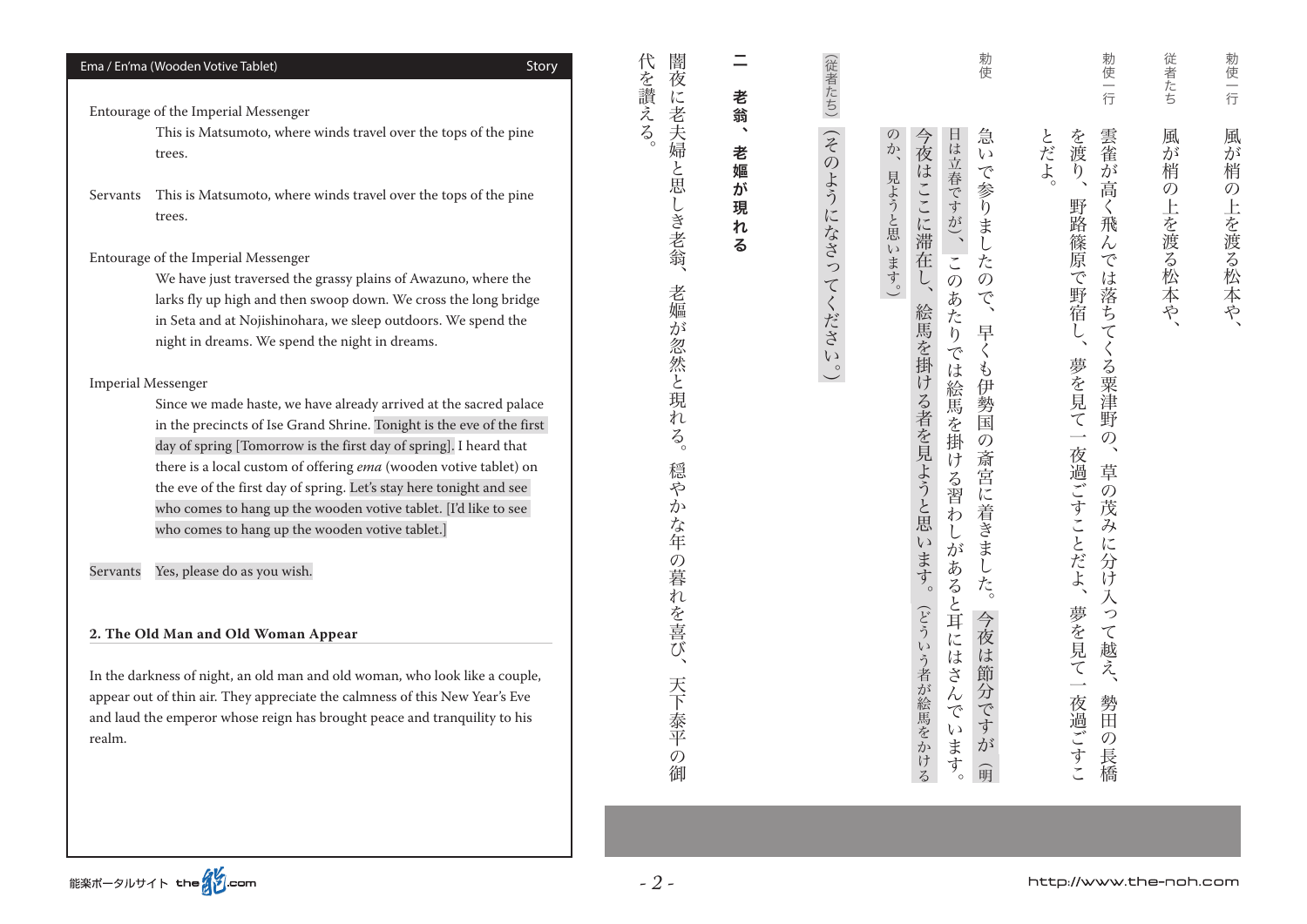| Ema / En'ma (Wooden Votive Tablet)<br>Story<br>Old Man, Old Woman                                                                                                                                                                                                                                                                                                                                                                                                                                                                                                                                                                                                                                                                                                                                                                                                                                                                                                                                                                                                                                                                                                                                                                                                                                                                                                                                                                             |                                                     |                                    | 老翁、老嫗                                                                                                                                                                                                                                                                                                                                                                                                                                                                                                                                                                                                                                                                                       | 老翁、老嫗                                                      | 老翁                                                                                                                                                                              | 老翁、老嫗                                                                                                                                                           | 老嫗                                              | 老翁、老嫗                                                                                                                                                                                                            |
|-----------------------------------------------------------------------------------------------------------------------------------------------------------------------------------------------------------------------------------------------------------------------------------------------------------------------------------------------------------------------------------------------------------------------------------------------------------------------------------------------------------------------------------------------------------------------------------------------------------------------------------------------------------------------------------------------------------------------------------------------------------------------------------------------------------------------------------------------------------------------------------------------------------------------------------------------------------------------------------------------------------------------------------------------------------------------------------------------------------------------------------------------------------------------------------------------------------------------------------------------------------------------------------------------------------------------------------------------------------------------------------------------------------------------------------------------|-----------------------------------------------------|------------------------------------|---------------------------------------------------------------------------------------------------------------------------------------------------------------------------------------------------------------------------------------------------------------------------------------------------------------------------------------------------------------------------------------------------------------------------------------------------------------------------------------------------------------------------------------------------------------------------------------------------------------------------------------------------------------------------------------------|------------------------------------------------------------|---------------------------------------------------------------------------------------------------------------------------------------------------------------------------------|-----------------------------------------------------------------------------------------------------------------------------------------------------------------|-------------------------------------------------|------------------------------------------------------------------------------------------------------------------------------------------------------------------------------------------------------------------|
| After this year ends and the new year (spring) comes, everyone's<br>hearts will be rejuvenated. How splendid to continuously receive<br>blessings from the gods.<br>Old Woman<br>I see a hint of spring in the clouds and the mist.<br>Old Man, Old Woman<br>This pleasant, calm atmosphere at the year's end has confused me.<br>Are we still in the previous year or are we already in the new year?<br>Old Man The Book of Documents, one of the five Chinese classics, describes<br>a peaceful reign as follows: "horses are allowed to run free in the<br>flowering mountains and oxen are tethered in the grove of peach<br>trees. (In other words, horses and oxen are used in farming, not<br>warfare.)"<br>Old Man, Old Woman<br>These are all the sayings of wise men. [These are all the proverbs<br>of wise men.]<br>Old Man, Old Woman<br>This is true not only in China, for it is the same in my country,<br>under the reign of our wise emperor. The entire realm enjoys<br>peace in this emperor's reign. "We pray that the reign of our<br>emperor continues for years as uncountable / As the innumerable<br>grains of sand on a beach." Just as this old poem says, we shall pray<br>for the long-lasting prosperity of our Imperial Majesty's reign, for<br>we truly appreciate its blessings.<br>Were we to inquire about the ancient era of the gods,<br>$\sim$ 1.1 years $\sim$<br>$\sim$ $\sim$ $\sim$ $\sim$ $\sim$ | 皇位を次々に継承され<br>$\lambda$<br>長<br>$\iota$<br>年月を経てきたが | 遠<br>$\epsilon$ y<br>神代<br>のことを聞けば | 辺の砂が数<br>Z<br>ように、<br>:も天下<br>れ<br>は<br>中<br>泰平<br>国<br>わ<br>えきれ<br>が<br>$\mathcal{O}$<br>若<br>$\lambda$<br>である。<br>ない<br>$\mathcal{O}$<br>ふならず<br>御代<br>.ように<br>$\circ$<br>の長<br>わ<br>わ<br>た<br>わ<br>$\zeta$<br>が<br>が<br>つ<br>繁栄を祈念<br>国<br>君のご寿命<br>み<br>の聖天子<br>の濱<br>$\overline{O}$<br>も限<br>真砂を数<br>$\mathcal{O}$<br>$\eta$<br>1御代<br>$\mathcal{O}$<br>なお有難<br>な<br>P<br>$\iota$<br>$\widehat{\phantom{0}}$<br>同じ<br>よう<br>つ<br>$\tilde{\mathcal{L}}$<br>に<br>$\overline{\phantom{a}}$<br>お祈<br>思うことだよ<br>君<br>が<br>$\overline{\xi}$<br>$\mathfrak h$<br>時<br>年<br>こよう)」<br>世<br>$\mathcal{O}$<br>に<br>あ<br>つ<br>$\eta$<br>ع<br>れ<br>数<br>て<br>に<br>せ<br>古<br>ん<br>$\mathcal{O}$<br>滨 | 皆、<br>聖人<br>$\mathcal{O}$<br>なさることであるよ。<br>管<br>聖人の諺であるよ。) | 使<br>中<br>っ<br>国<br>た牛馬を農耕<br>$\mathcal{O}$<br>書経<br>$\tilde{\mathcal{C}}$<br>は<br>に<br>!使う意)<br>太<br>平<br>の<br>と<br>世を<br>いう<br>馬<br>が<br>を<br>山<br>の野に放ち<br>牛<br>を桃林に繋ぐ」<br>戰 | 去年と言っ<br>$\tau$<br>よ<br>$\iota$<br>$\mathcal{O}$<br>か<br>新年と言っ<br>$\tau$<br>よ<br>$\iota$<br>$\mathcal{O}$<br>か<br>わ<br>か<br>ら<br>な<br>L)<br>ほど、<br>長閑<br>な年の暮れだ | 雲<br>「も霞<br>る春<br>d)<br>$\epsilon$ $\sqrt$<br>て | 年も改まっ<br>お<br>こ恵み<br>は<br>まこ<br>て春になれば<br>とに<br>有難<br>$\rightarrow$<br>$\iota$<br>八<br>$\mathcal{O}$<br>心も若々<br>くなるが<br>$\overline{\phantom{a}}$<br>そ<br>れに<br>つけ<br>ても、<br>久<br>$\zeta$ )<br>神<br>$\mathcal{O}$ |

能楽ポータルサイト the 200m

this imperial succession has continued, from one emperor to the

Old Man, Old Woman [Old Woman only]

next, for many, many years.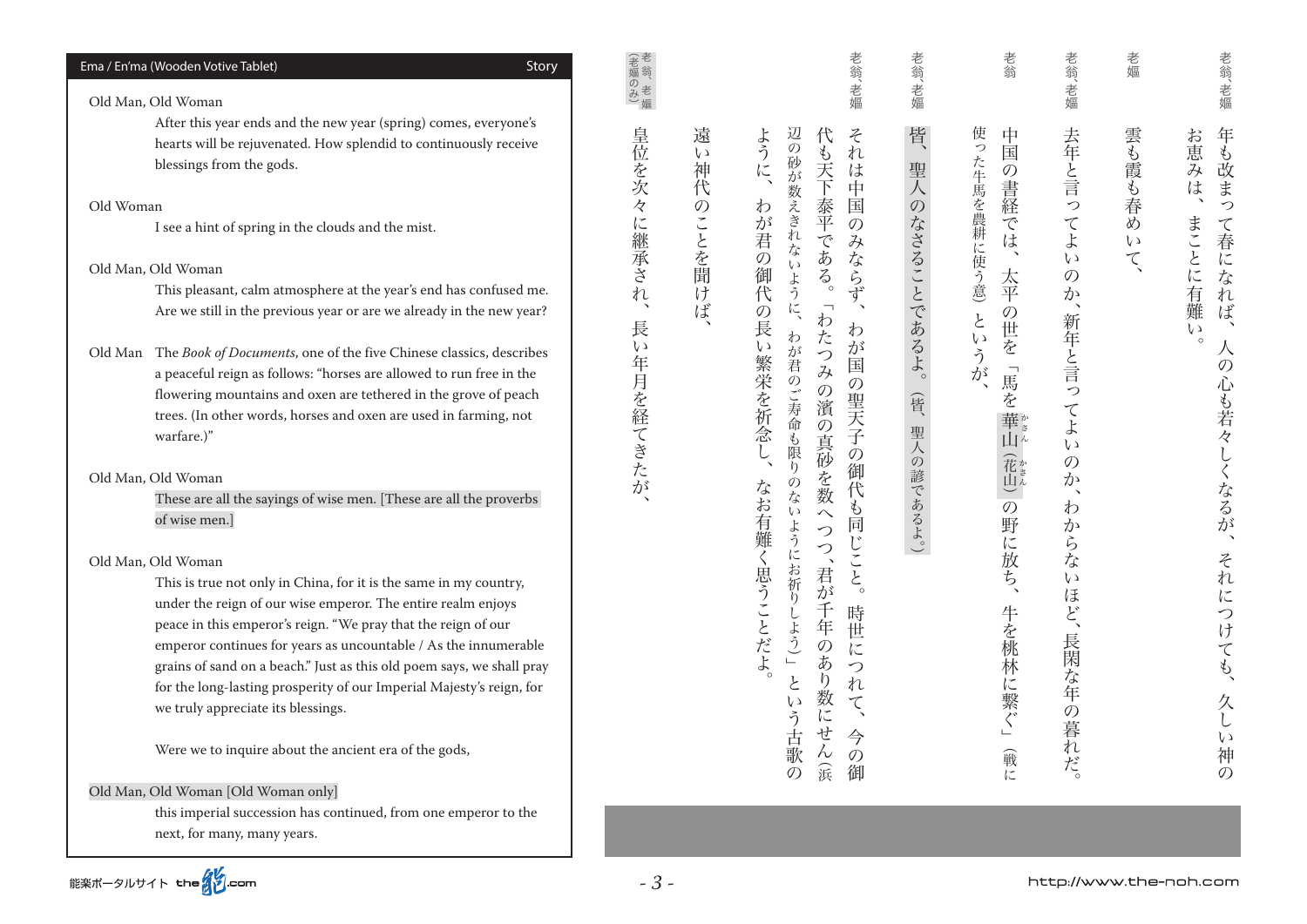#### Ema / En'ma (Wooden Votive Tablet) and the Control of Control of Control of Control of Control of Control of Co

#### Old Man, Old Woman

This imperial succession has continued, from one emperor to the next, for many, many years, and ever since a human emperor ascended to the throne, he and descendants have continued to receive the blessings of the gods, and thereby they have, from one reign to the next, peacefully ruled the whole realm [the land]. Even humble people like ourselves look up in gratitude to his supremely Imperial Majesty, and every day and night, we are honored to serve in this palace. Every day and every night, we are honored to serve in this palace.

#### 3. Old Man and Old Woman Hang Up the Wooden Votive Tablets

The imperial messenger talks to the old man and old woman and asks about the ritual of hanging up a wooden votive tablet. The old man and old woman explain that they hang up a tablet that predicts the weather of the coming year, which helps people prepare for it. Then, the old man insists upon hanging up a votive tablet with the picture of a white horse (represents the sun), while the old woman insists upon hanging up a tablet with a black horse on it (which means rain). In the end, they agree to hang up both wooden tablets as a praver for balanced weather in the new year.

#### Imperial Messenger

Hello, I'd like to ask you a question. [How mysterious. Although it is very late at night, I hear voices. I'd like to ask a question to the people who are talking.

Old Man Are you talking to us? How may I help you?

Imperial Messenger

I heard that in these parts, there is a custom of hanging up and displaying a wooden votive tablet on this night. Is this true?

Old Man Yes, we are going to hang up a wooden votive tablet.

 $\equiv$ 絵馬を掛ける、老嫗、三老翁 老 翁 ₹ 老 嫗 π 絵 馬 を 掛 ゖ  $\overline{z}$ 

説する 後 けると言 勅 汇 。二つの絵馬を一緒に掛ける、晴れも雨も適度になるようにと、後には そして老翁の白絵馬。説する 人々が備えをするのだと解、来たる年の天候の傾向を知り、掛ける絵馬により、けると言い 使 一人は自分には「このような」とは「このような」とは「このような」とは「このような」とは「このような」とは「このような」とは「このような」とは「このような」とは「このような」とは「このような」とは「この は 行 老 晴れ そし 翁  $\omega$ こ<br>老 老  $\mathcal{F}$ 掛 雨 嫗  $\ddot{v}$ 2る絵馬 翁 も適度になるようにと、  $i\zeta$ 吉 の自絵馬 を 『によ  $\bar{\psi}$  $\overline{l}$  $\overline{b}$  $\tilde{\phantom{a}}$ (晴天)、 (「「こうし」の「まなり」の「こうし」の「こうし」の「三郎」の「こうし」の「こうし」の「こうし」の「こうし」の「こうし」の「こうし」の「こうし」の「こうし」の「こうし」の「こうし」の「こうし」の「こう 絵馬 来たる年 一を掛 老嫗  $\ddot{v}$ 二つの絵馬を  $\overline{O}$ る行事  $\overline{\mathcal{O}}$ **)黒絵馬** 天候  $\overline{O}$ 仁 (雨天) 傾 っ 向  $\iota$  $\overline{\phantom{a}}$ ぶ  $\tau$ 緒に掛  $\mathcal{O}$ 知 間  $\sum_{i=1}^{n}$  $\overline{\left\langle \right\rangle }_{\circ}$ どちらを掛  $\ddot{t}$  $\frac{1}{\sqrt{2}}$ 人  $\tilde{z}$  $\overline{\mathcal{R}}$ 人 が は 備 ける 自 え 分  $\sum_{n=1}^{\infty}$ を  $\widetilde{\mathcal{F}}$ 。で争う する ち が 絵  $\mathcal{O}$ ごだと解  $\overline{\Lambda}$ 馬 一を掛 最

勅使 こうしょう きんじょう しゅうかん しゅうかん しゅうかん しゅうかん しゅうかん しゅうかん しゅうかん しゅうかん しゅうかん しゅうかん しゅうかん しゅうかん しゅうかん しゅうかん しゅうかん しゅうかん しゅうかん しゅうかん しゅうかん しゅうかん しゅうかん やあ、 たちに しゅうしゅ しゅうしゅう こちら ありあり こうしゅう こうしゅう こうしゅう こうしゅう こうしゅう こうしゅう こうしゅう こうしゅう こうしゅう こうしゅう こちらの方々にお尋ね したいことがあ **シります。** (不思議だ、 もはや夜半を過ぎたが、

人の声や音が聞こえるぞ。話している人たちにお尋ねしたいことがございます。 ( 。話している人たちにお尋ねしたいことがございます。人の声や音が聞こえるぞ

老翁 。何事でしょうか。老翁私たちのことですか 私たちのことですか 何事でしょうか

。本当ですが、こちらで、こちらで、2000年には、1900年には、1900年には、1900年には、1900年には、1900年には、1900年には、1900年には、1900年には、1900年には、190 箯 今夜、 こちらで絵馬を掛ける習わ しがあると聞きましたが 本当です か

*- 4 -*

は  $\iota$  $\overline{\phantom{a}}$  $\check{\cdot}$  $\mathcal{O}$ 私たちが絵馬を掛 け  $\overline{z}$  $\overline{O}$ 

ンですよ

http://www.the-noh.com

老翁 …この人は、その女性は、そのでは、その女性は、その女性は、その女性は、その女性は、その女性は、その女性は、その女性は、その女性は、その女性は、その女性は、その女性は、

勅

老翁、老嫗

皇位

を

 $\mbox{\AA}$ 

に

"継承

 $\tilde{\chi}$ 

 $\overline{r}$ 

長

i j

年月を経 御代は

いち きょうしゅう こうしゃ しゅうしゅう しゅうしゅう しゅうしゅう しゅうしゅう しゅうしゅう しゅうしゅう しゅうしゅう しゅうしゅう しゅうしゅう しゅうしゅう しゅうしゅう しゅうしゅう しゅうしゅうしゅ

恵みを受け継が

いれて

(国は)

天下

泰平

。昼夜にわたって宮仕えするのだ

たって宮仕えするの

だ。

昼夜 ちま 神代

汇  $\overline{\mathcal{C}}$  $\mathcal{O}$ 

わ

 $\mathcal{L}_{\mathcal{D}}$ お 妄

は

 $\zeta$ 

。かな尊

 $\sqrt{ }$ 

君を有難く仰ぎ、

、人皇とは、長い年月を経てきたが、皇位を次々に継承された。長い年月を経てきたが、皇位を次々に継承された。長い年月を経てきたが、皇位を次々に継承された。長い年月を経てきたが、皇位を次々に継承された。

てきたが

人皇とな

っ

 $\tau$ 

後

 $\overline{O}$ 

御子孫まで

エクトリー アンスト・エム こうしゅう しゅうしゅ アンドリー アンドリー アンドライブ

に治まっ

 $\tau$ 

 $\overline{v}$ 代

 $\frac{1}{2}$ 

 $\overrightarrow{F}$ 

々

、の私た

、そうしては、 こうしては こうして ほうしゃ ちまでも こうしゃ ちょうしゃ ちょうしゃ ちょうしゃ

こう

して毎日

**「昼夜** 

 $\overline{l}$ 

にわたっ

て宮仕えする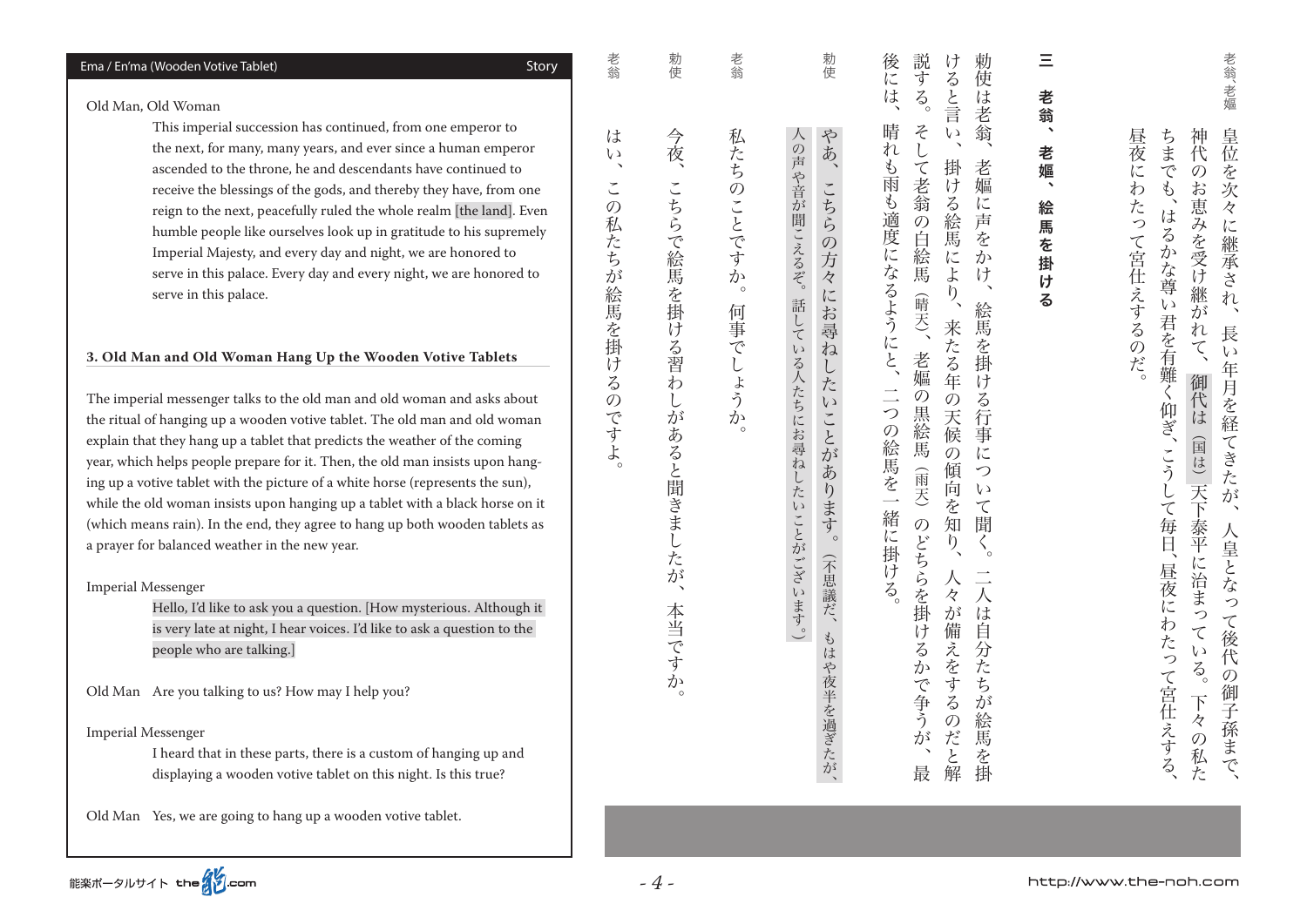Old Woman

# Old Woman (Old Man)

up my tablet.

Poems effortlessly move the world and have the beneficial effect of soothing the fierce emotions of invisible demons.

If you employ such logic, then I have an even better reason to hang

Old Woman Whether it rains or shines does not change the fact that these blessings are received from the gods. We must have the boon of rain [the boon from Heaven and Earth], which strengthens people and brings them happiness. Let's hang up a wooden votive tablet of a horse as pitch black as the road at night (as a dark road, as the path leading to the underworld), and enrich this land.

farmers. [When it comes to farming, the gods rejoice in the honesty and simplicity of farmers. Let's hang up my wooden votive

Old Man Wait a minute. Honesty and simplicity are what the gods ask of

tablet, which will please the people.

Well, then, what kind of wooden tablet are you going to hang up

tonight that will predict the weather of the coming year?

without wisdom, we hang up a wooden votive tablet that lets them predict, by the color of the horse painted on it, the weather of the coming year. This helps people prepare, for instance, if there will be heavy rains in the coming year.

Imperial Messenger

Imperial Messenger

Would vou tell me the story behind the custom of hanging up a wooden votive tablet?

Old Man Because all living beings, even all human beings, are ignorant and

| Ema / En'ma (Wooden Votive Tablet) | Story |
|------------------------------------|-------|

| 老嫗                                                                                                                   | 老嫗(老翁)                                                 | 老嫗                                    | 老翁                                                                                             | 老嫗                                                                                                              | 勅使                                    | 老翁                                                                |
|----------------------------------------------------------------------------------------------------------------------|--------------------------------------------------------|---------------------------------------|------------------------------------------------------------------------------------------------|-----------------------------------------------------------------------------------------------------------------|---------------------------------------|-------------------------------------------------------------------|
| なる雲や雪を讃えており、<br>「八雲立つ」<br>の歌※2をはじめ、<br>嫌ってなどいませんよ。<br>「天霧る雪のなべて降る」<br>(「八雲立つ」<br>の歌※3にしても、<br>の歌をはじめとして、<br>雨に連<br>雨 | 歌というものは、力を込めなくても天地を動かし、目に見えない鬼神の猛々しい心<br>を和らげる功徳があります。 | そんな理屈を言われますなら、<br>私にもそれに負けない理由がありますよ。 | 素直さを神もお喜びになるでしょう。)まず私の絵馬を掛けて、民を悦ばせようと思います。<br>ちょっとお待ちなさい。<br>耕作では素直さが神の御心にも叶うのです。<br>(耕作については、 | 神<br>を豊かにいたしましょう。<br>民も勇んで喜ぶように、よみぢ(夜の道、暗い道、黄泉路)の黒の絵馬を掛けて、<br>の御恵みはいずれも変わりはないのですが、まずは、雨露<br>(天地) の恵みを受けて、<br>国土 | さて今夜は、どういう絵馬を掛けて、<br>来年の天候の有様を占うのですか。 | 有様を占い、また雨の多い年にも備えをさせるためです<br>切衆生、人間すべてが愚かで無智なことから、馬の毛色によって、明年の天候の |

。どういう謂れがあるのでしょうか、勅使絵馬を掛けるのには

どういう謂

れ

があるのでしょうか

勅使

絵馬を掛けるの

に は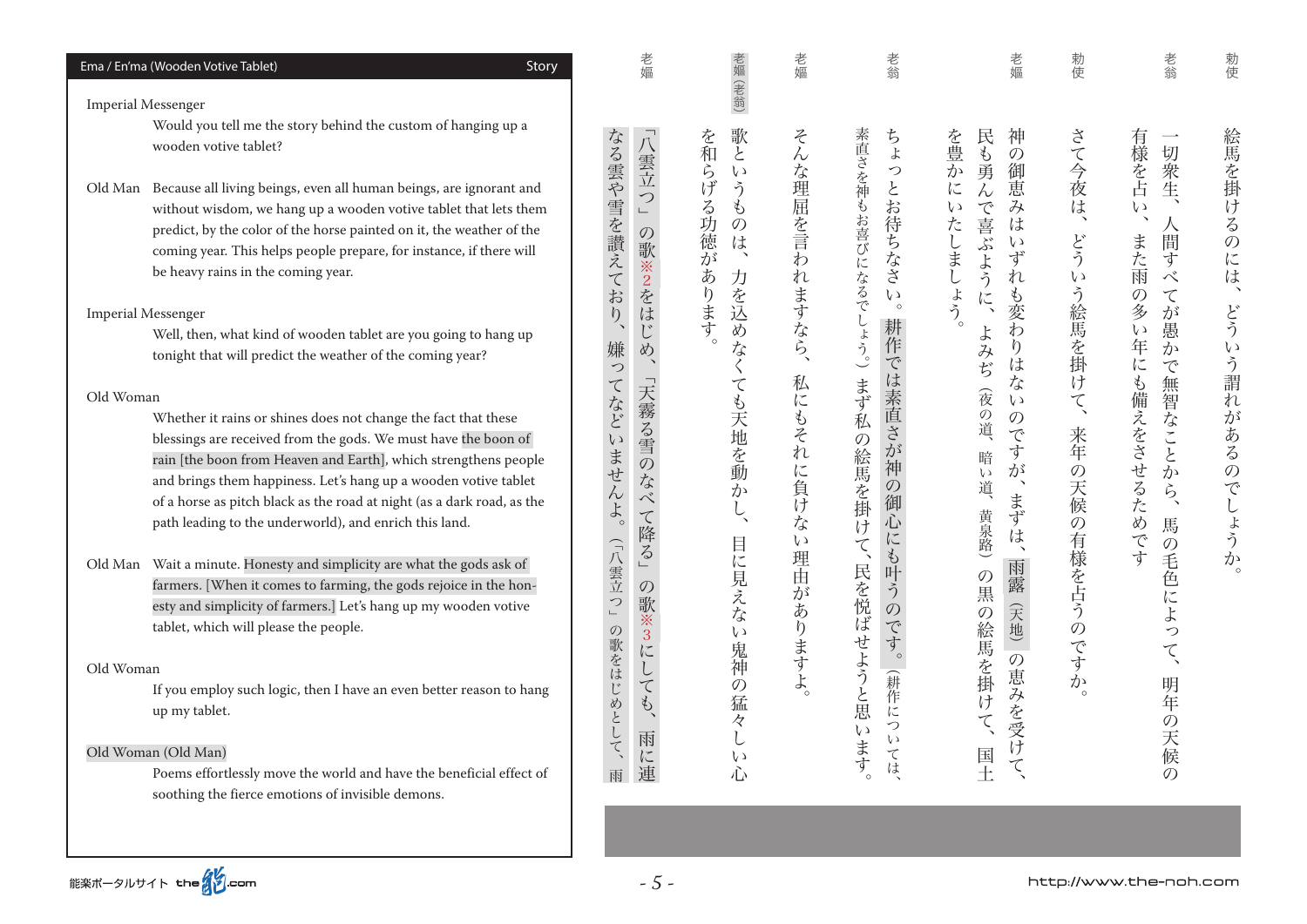#### ※<br>3  $rac{3}{2}$ 老翁と老嫗)<br>老嫗 (老翁/ 老翁 老翁 老翁 (老嫗) 老嫗 (老翁) 老翁 (老嫗) 老嫗 Ema / En'ma (Wooden Votive Tablet) and the Control of Control of Control of Control of Control of Control of Co ) ミニュース ニュー・カメーション - ネット・マン マンス・ライブ - コンピューター - 『大師子』 - ネット・スペース - 南川 - ネットトー さんしゃ スキング・スキング こうしゅう こうしゃ しゅうしゃ しゅうしゃ 、今までは一つずつ絵馬をかけていましたが。老嫗本当におっしゃる通りです 「天霧る雪のなべて降る」の歌:柿本人麻呂の詠んだ「梅の花それとも見えず久方のあまぎる雪のなべて降れれば 「八雲立つ」 い梅の花はどこにあるのだろう、 始めと伝わる。 出雲の地、 白(梅) 白(梅) 白(梅) 白(梅) 白(梅) 白(梅) 石のあまぎる雪のなべて降る雪のなべて降る雪のなべて降る雪のなべて降る雪のなべて降る雪のなべて降る 八雲さつには、「天皇の一重垣の一重垣に入雲される」、「天皇の一重垣の一重垣に入雲される。」、「天皇の一重垣の一重垣に入雲される:の歌」八重垣に入雲される:の歌 Old Woman 。ついているから、これは、これはここにあるのだろうから、これはどこにあるのだろうから、これはどこにあるのだろうから、これはどこにあるのだろうから、これはどこにあるのだろうから、これはどこにあるのだろう  $\ddot{ }$ 和歌の。の歌) 」との歌) というこう こうしゅう こうしゅう こうしゅう こうしゅう こうしゅう こうしゅう こうしゅう こうしゅう こうしゅう こうしゅう こうしゅう こうしゅう こうしゅう こうしゅう こうしゅう Remember the poems including the one starting with "Yakumo" お恵みを 日を照ら 雨を降ら こう 人民が安楽を得 さあ、 今年初めて二つ 本当にお を嫌うことなどありませんよ。) tatsu... (Eight clouds rise"),\*2 composed by Susanoo-no-mikoto, ( 。 。 。ただ無為に時に時に時に時に時には、こうしてお互いに言い事になっていても、こうしてお互いに言い争っていても、こうしてお互いに言い争っていても、こうしてお互いに言い争っていても、こうしてお互いに言い争っ そこに設ける妻の新居には、守りの垣を幾重にもめぐらそう、 の歌:素戔嗚尊が詠んだとされる「八雲立つ出雲八重垣妻ごめに八重垣作るその八重垣を(八雲湧き立 and the one with "Snow falls." \*3 Everyone sings the praises of してお互いに言い  $\frac{1}{2}$ clouds and snow, which are associated with rain. So they do not  $\sim$ dislike rain. [There are poems, including the one starting with  $\mathcal{L}$ の絵馬をかけ "Yakumo tatsu... (Eight clouds rise...)," so people do not dislike  $\tilde{\phi}$ rain.]  $\overline{z}$  $\overline{\phantom{a}}$ る通りです。 \*2 Poem starting with "Yakumo tatsu...": According to legend, this poem was composed by 緒 a god, Susanoo-no-mikoto, and is the very first poem ever written in the Japanese language. 空一面に雪が降っている に "In Izumo, / Land of Eight Clouds Rising, / I build an eight-lavered fence / To protect my い争って にかけて wife- / A fence of Eight Clouds Rising!"  $\widetilde{\zeta}$ \*3 Poem about "The sky is filled with falling snow": "Where have the plum blossoms gone? I cannot see them as the sky is filled with falling snow." Written by Kakinomoto no Hitomaro. 今までは 万民が楽しむ世としよう。  $\overline{v}$ こても、 Old Man We are only wasting time by arguing like this. We shall hang up both wooden votive tablets so that world will be ただ無為に時が過ぎるば るか<br>ら、 a place enjoyed by everyone.  $\overline{\phantom{0}}$  $\mathcal{L}$ ずつ絵馬をか わからない)」 Old Woman You are quite right. Until last year, we have hung up only one ,tablet その八重垣のような雲だよ)」  $\varphi$ Old Man but for the first time this vear, we will hang up both of them side 歌 け by side.  $\tilde{\tau}$  $\iota$ Old Man (Old Woman)  $\overline{D}$  $\ddagger$ ぶしたが ら<br>だ so that it will rain, Old Woman (Old Man) and it will shine.  $\sigma$ 歌。 Old Man (Old Woman) 和歌の For the wellbeing and happiness of the people, 合 う Old Woman (Old Man / Old Man and Old Woman) please give these blessings...

*- 6 -*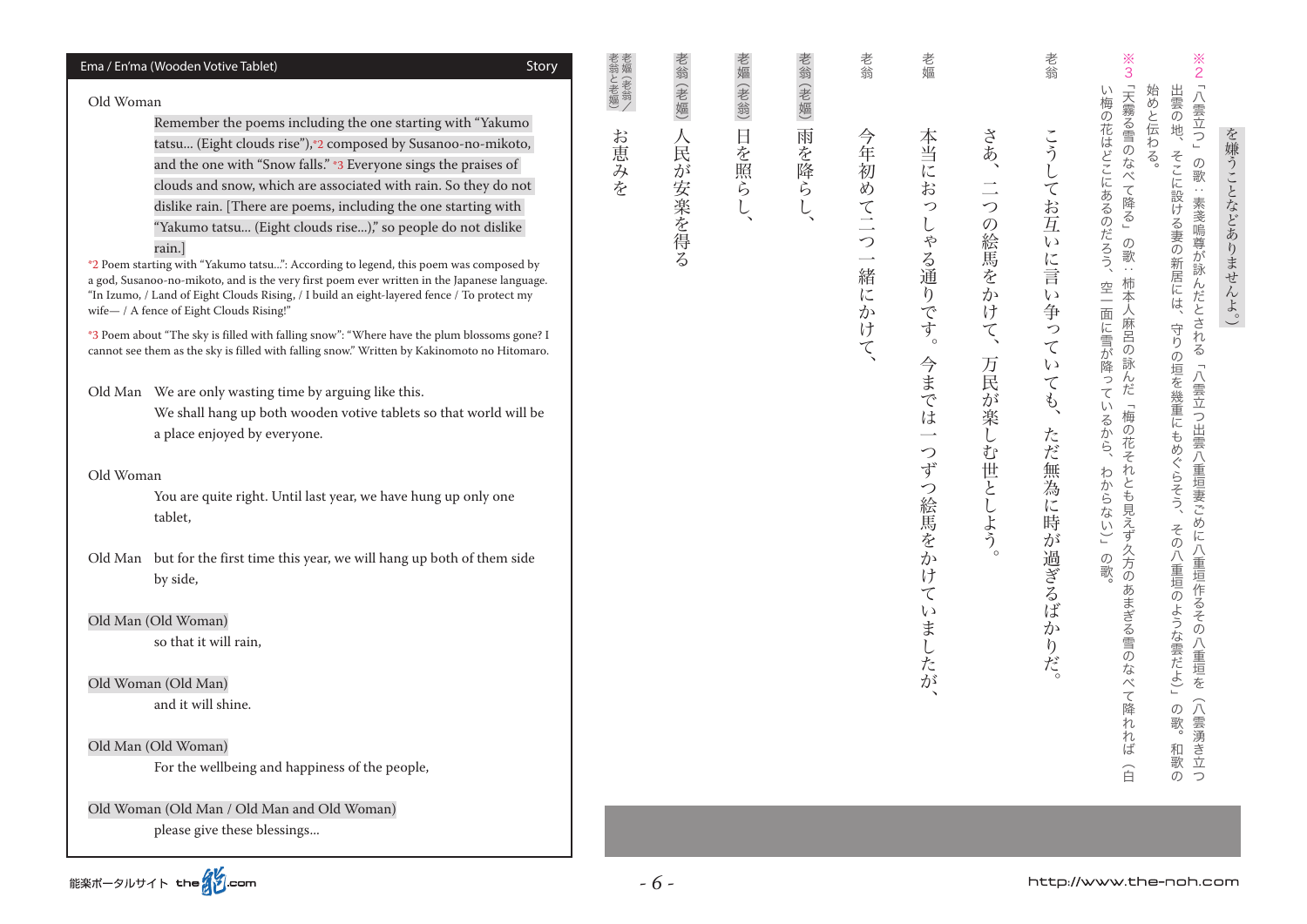| blet)<br>Story                                                                                                                                                                                                                                                                                                                                                                                                                                                                                                                                                                                                                                                                                                                                                                                                                                                                                                                                                                                                                                                                                                                                                                                               | 4                                                                                                                                                                                                                                                                                                                                                                                                                                                                                                                                                                                                                                                                                                                                                                                                                                                                                                                                                                                                                                                                                                                                                                                                                                                                                                                                                                                                                                                                                                                                                                                                                                                                               |
|--------------------------------------------------------------------------------------------------------------------------------------------------------------------------------------------------------------------------------------------------------------------------------------------------------------------------------------------------------------------------------------------------------------------------------------------------------------------------------------------------------------------------------------------------------------------------------------------------------------------------------------------------------------------------------------------------------------------------------------------------------------------------------------------------------------------------------------------------------------------------------------------------------------------------------------------------------------------------------------------------------------------------------------------------------------------------------------------------------------------------------------------------------------------------------------------------------------|---------------------------------------------------------------------------------------------------------------------------------------------------------------------------------------------------------------------------------------------------------------------------------------------------------------------------------------------------------------------------------------------------------------------------------------------------------------------------------------------------------------------------------------------------------------------------------------------------------------------------------------------------------------------------------------------------------------------------------------------------------------------------------------------------------------------------------------------------------------------------------------------------------------------------------------------------------------------------------------------------------------------------------------------------------------------------------------------------------------------------------------------------------------------------------------------------------------------------------------------------------------------------------------------------------------------------------------------------------------------------------------------------------------------------------------------------------------------------------------------------------------------------------------------------------------------------------------------------------------------------------------------------------------------------------|
| will pray to the gods and hang up wooden votive<br>bring prosperity to this land.                                                                                                                                                                                                                                                                                                                                                                                                                                                                                                                                                                                                                                                                                                                                                                                                                                                                                                                                                                                                                                                                                                                            | 「浅緑糸よりかけ<br>花<br>な<br>愛<br>け<br>僧<br>は<br>$\hat{\varphi}'$<br>か<br>賀茂<br>$\widehat{C}$<br>に<br>正<br>$\epsilon$ $\sqrt$<br>の                                                                                                                                                                                                                                                                                                                                                                                                                                                                                                                                                                                                                                                                                                                                                                                                                                                                                                                                                                                                                                                                                                                                                                                                                                                                                                                                                                                                                                                                                                                                                     |
| s Their Identity and Leave<br>e poems including the word, "hang." After mak-<br>hey are the deities who serve the two principal<br>principal deities of Ise who appear here tonight<br>ves into an old couple]. After that, they disappear<br>before the imperial messenger.<br>e horse races during the Kamo Festival, on the<br>aces during the Kamo Festival, even the atten-<br>tators are sumptuously dressed. Horses adorned<br>paper strips are lined up and start running. The<br>our ears is the wind travelling over the wisteria<br>rom the branches of pine trees. So beautiful and<br>ite clouds that trail across the cherry blossoms<br>ntains.<br>d by Monk Henjō is well structured but lacking in<br>For example, he adored the figure of a woman in<br>he felt attracted to women, which was pathetic.<br>wrote a poem*4 about twining strings together, he<br>with his twined rope but he could not tie down<br>The more that a woman resents / that her man<br>een her and another woman, / the deeper grows<br>n, / so much so / that she wants to meet him, /<br>ns."<br>on pale green strings," by Monk Henjō: "Entwined on pale<br>rls of dewdrops / Such is the willow in spring." | $\sum_{i=1}^{n}$<br>よう<br>$\overline{\zeta}$<br>松<br>装<br>Z<br>$\mathfrak{F}$<br>遍<br>の祭<br>昭<br>に<br>の<br>$\overline{\zeta}$<br>$\epsilon$ )<br>$\mathcal{O}$<br>$\mathcal{O}$<br>女<br>か<br>に<br>で<br>歌<br>む<br>$\mathcal{O}$<br>$\mathcal{O}$<br>г,<br>美<br>か<br>の恋心<br>歌<br>あ<br>な<br>色<br>※4が<br>僧正<br>$\gamma$<br>紙<br>$\overline{\mathcal{L}}_{\circ}$<br>$\sqrt{2}$<br>L<br>L<br>は<br>お<br> 遍昭の<br>$\zeta$<br>$\epsilon$<br>の幣をか<br>$\mathfrak h$<br>ある。<br>ほ<br>松<br>浮気心<br>男が二道<br>か<br>の<br>日<br>風<br>歌。<br>つ<br>た<br>に<br>$\mathcal{O}$<br>ち<br>「浅緑糸より<br>$\zeta$<br>$\widetilde{\rho}$<br>KD<br>け<br>を動<br>は<br>(馬競)<br>$\mathcal{O}$<br>れ<br>て馬<br>良<br>か<br>歌<br>深<br>る藤<br>べのコ<br>か<br>$\epsilon y$<br>けて<br>く思<br>にある浅緑<br>すようなも<br>が<br>が<br>ふけ<br>$\frac{1}{2}$<br>の<br>並<br>$\supseteq$<br>花<br>$\epsilon$ $\sqrt$<br>誠<br>び<br>て白露を玉にもぬける春の<br>を<br>股を<br>賀茂<br>が<br>嶺<br>か<br>駆<br>少<br>かけて) 二人<br>け<br>に<br>の糸では、<br>$\mathcal{O}$<br>な<br>け<br>$\mathcal{O}$<br>Ź<br>咲<br>祭<br>出<br>で浅<br>L)<br>$\zeta$<br>$\circ$<br>$\mathcal{O}$<br>L<br>夢の<br>桜<br>$\alpha$<br>ま<br>$\tau$<br>たとえば<br>に、<br>お<br>$\overline{L}$<br>$\epsilon$<br>中<br>の恋人に<br>馬<br>$\boldsymbol{\zeta}_{_{\mathrm{o}}}$<br>$\mathfrak{h}$<br>$\epsilon$<br>棚<br>でも逢い<br>$\circ$<br>は<br>$\overline{O}$<br>柳<br>引く白雲の<br>$\overline{D}$<br>:繋げ<br>日<br>耳に<br>遍<br>(浅緑の糸を縒り合わせ、<br>に、<br>昭<br>絵<br>通うのを女が<br>$\tau$<br>優<br>に<br>に<br>たく思うも<br>$\tilde{f}$<br>は<br>描<br>見<br>しく聞こえるもの<br>物<br>か<br>か<br>浅<br>$\mathcal{O}$<br>人<br>れ<br>かる様子も<br>緑<br>随<br>$\mathcal{O}$<br>た<br>糸よ<br>心<br>身は華や<br>女<br>のだよ」<br>恨<br>は<br>$\mathcal{O}$<br>繋げ<br>姿を<br>$\mathfrak h$<br>んで<br>白露<br>か |
|                                                                                                                                                                                                                                                                                                                                                                                                                                                                                                                                                                                                                                                                                                                                                                                                                                                                                                                                                                                                                                                                                                                                                                                                              |                                                                                                                                                                                                                                                                                                                                                                                                                                                                                                                                                                                                                                                                                                                                                                                                                                                                                                                                                                                                                                                                                                                                                                                                                                                                                                                                                                                                                                                                                                                                                                                                                                                                                 |

 $\frac{3}{4}$ 

Reciters to the world. We will pray to the gods and hang up wooden votive tablets. May they

Story) Ema / En'ma (Wooden Votive Tablet) and the Control of Control of Control of Control of Control of Control of Control of Control of Control of Control of Control of Control of Control of Control of Control of Control

#### **4. The Old Couple Reveal**

The old couple starts to mak ing poems, they reveal that t gods of Ise [they are the two having transformed themsel into the darkness and vanish

Reciters "On the day of the day of the horse ra dants of the spect in sacred colored sound soothing y flowers hanging f lovely are the whi blooming in mou

> The poem create sincere feelings. F a picture. In vain, Although Henjō v could tie a horse a woman's heart. is running / betw her desire for him

even in her drean

\*4 Poem starting with "Entwined green strings / Are glistening pearls 老夫婦は正体を 明 か  $\cup$ て去る

四老夫婦は正体を明かして去る

四

地

 $\mathcal{D}^{\mathcal{A}}$ 

 $\tilde{v}$ 

 $\overline{\tau}$ 

 $\iota$ 

**ただけ** 

。

 $\overline{v}$ 

たしましょう ますように。

国土を豊かに

、 かいじけなく かいしょう かけていただけ かけていただけ かけていただけ かけていただけ かけてい かけていただけ かけていただけ かけていただけ かけていただけ

かたじけなくも神に祈願申し上げ、

絵馬をかけますよ、

二柱の神に仕える神々 老人二人は、 れて勅使の前から姿を消した。 。また、 おおや はいこう こうしゃ こうしゃ こうしゃ こうしゃ こうしゃ こうしゃ こうしゃ アクセス かんしゅう こうしゃ アクセス かんしゃ アクセス 『ヌーキング』 キャンプ マン・キャング きょうしょう こうこうこう こうこうこう しょうこうしょう しょうしょう 伊勢、自分たちは、その後で。という言葉を組み入れた歌を謡い出す」かける、 「老人二人は  $\overline{\phantom{a}}$ ゕ゙ いる」 である(伊勢二柱の神であり、老夫婦に化身して現れた)と明か という言葉を組み入 れた歌を謡  $\overline{v}$ 由 す。 その後で、 自分たちは、  $\tilde{L}$ 闇に こまぎ 伊勢

地

能楽ポータルサイト the Som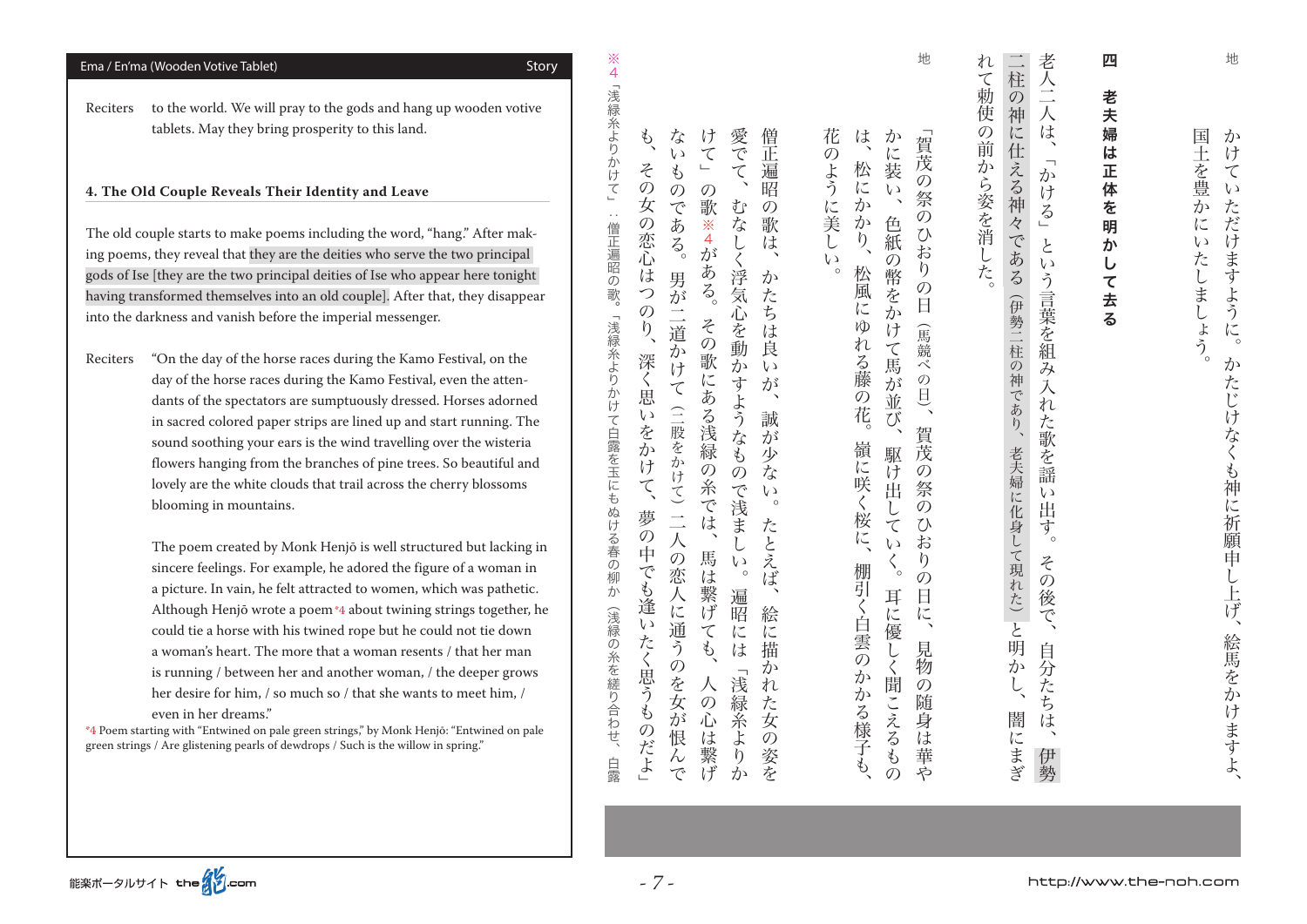老翁 - 今宵は、今宵は、それに、それに、 こうしゃ かけい かいしゃ かいしょう <目を忍んで絵馬をかけ てい た が ` ، 今宵は姿を現して

地

こうし は、 消え失せた、夜にまぎれて消え失せた。) 信じれば、疑いもない。 夜にまぎれて消え失せた、夜にまぎれて消え失せた。(こうして言葉を交わした。このト 信じれば、なおも奇特を見せよう。久しく伝わる神の神楽を真似て見せようと言い の神(ここでは天照大神 [日の神] と月読命 [月の神] のこと) に仕 える神 である。 夜にまぎれて、また逢おうと言い、外宮で待っていて、夜が明ける頃に内宮。疑いもない、信じれば 、その他には、その他には、その他には、その他には、その他には、その他には、 その他には、 その他には、 その他には、 その他には、 その他には、 その他には、 その他には、 その他には、 その他には、 その他には、 その 。その後、夜にまぎれて、夜にまぎれて、夜にまぎれて、夜にまぎれて、夜にまぎれて、夜にまぎれて、夜にまぎれて、夜にまぎれて、夜にまぎれて、夜にまぎれて、夜にまぎれて くちく ふくしゃ こうしょう こうしょう こうしょう こうしょう こうしょう こうしょう こうしょう こうしょう こうしょう こうしょう こうしょう こうしょう の神 伊勢の二柱、私たちは、包み隠すこともない、この上は。こうして言葉を交わした 包み隠すこともない、 (1) 日には、日の神である神である神である神である。ことは天照の神である。 月の神 [1] 月の神 て言葉を交わ 夜が明ける頃に内宮、 した。この上は、包み隠すこともない 私たちは、 伊勢の二柱の神である。 外宮で待っていて、また逢おうと言い、 夫婦に化身して現れたのだ。 私たちは、 信じなさい 伊勢の二柱 夜にまぎれて 信じなさい

日本人  $\vdots$ 

( 。夜にまぎれて消え失せた、消え失せた

## 五 蓬莱島の鬼(末社の神)が が登場する)末社の神(蓬莱島の鬼 登場す  $\overline{\mathbf{z}}$

帝  $\mathcal{O}$ 物 - 『三体堂』は、 『本の学者の 『三体堂』の「三体堂」、 『三体堂』、 『三体堂』、 『三体堂』、 『三体堂』、 『三体堂』、 『三体堂』、 『三体堂』、 『三体堂』、 『三体堂』、 『三体堂』、 『三体堂』、 『三体堂』、 『三体堂』、 『三体堂』、 『三体堂』、 『三体堂』、 『三体堂』、 『三体堂』、 『三体堂』、 『三体堂』、 『三体堂』、 『三体堂』、 『三体堂』、 『三体堂』、 『三体堂』、 『三体堂』、 『三体堂』、 『三  $\sim$ 語を要約 捧 ゙ゖ゙ >る宝物 L 隐 心れ蓑、  $\ddot{\eta}$ 打 ら 由  $\mathcal{D}$ 小槌など) を持 っ  $\zeta$ 蓬莱  $\mathbf{\dot{\mathsf{\Pi}}}$  $\mathcal{O}$ 鬼 が二、三体 豊穣の舞を舞う。) 平登場す  $\mathcal{L}_{\infty}$ 前 半

(『漢字書』『『三世』『『漢字』『三本』『三世』『三十三、『漢字』『三本学』『三十三、『三本』『三本』『三本、『三本』『三本、『三本』『三本、『三本』『三本、『三本』『三本、『三本』『三本、『三本』『 こて語 舞を舞  $\widetilde{\mathcal{L}}_{\mathcal{L}}$ (末社の神が現 れて、 前半の物語を語り、

Ema / En'ma (Wooden Votive Tablet) and the Control of Control of Control of Control of Control of Control of Co

Old Man Although we used to come here secretly to hang up the wooden tablet, tonight we appear before you and

Reciters exchange words with you. Now, we have nothing to hide. We are the gods serving the two principal gods of Ise, Amaterasu Ōmikami (the Sun Goddess) and Tsukuyomi-no-mikoto (the Moon God). Believe us, for if you do, we will show you more miracles. We can perform a sacred *kagura* dance that has been handed down since ancient times. Saving so they disappear into the darkness of night. They disappear into the darkness of night. Jexchange words like this. Now, we have nothing to hide. We are two gods residing in Ise. We transformed ourselves into an old couple and appeared here tonight. Believe us, and have no doubts. At dawn, wait for us at the Inner Shrine or the Outer Shrine, and we will meet vou again. So saying, they disappear in the darkness of night. They disappear into the darkness of night.]

[Interlude]

**5. Appearance of Ogres from Hōrai Island [Deities of a Subordinate Shrine]** 

Two or three ogres living on Hōrai Island appear with precious gifts for the emperor (invisibility cloak, horn of plenty, et cetera). They summarize the story of the first half and perform a dance. [A deity of a subordinate shrine appears, narrates the story of the first half, and performs a fertility dance.]

能楽ポータルサイト the インcom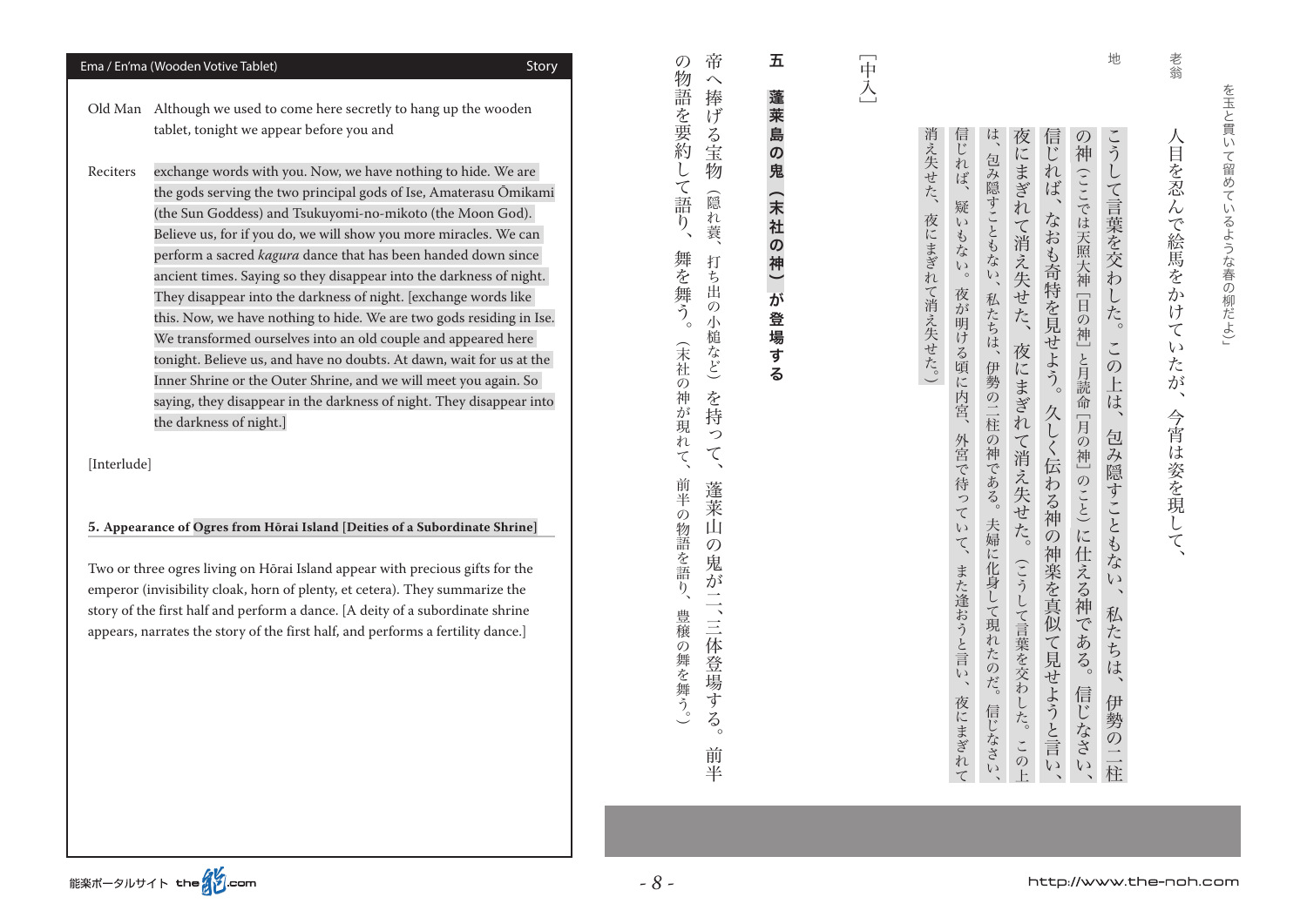#### Ema / En'ma (Wooden Votive Tablet) and the Control of Control of Control of Control of Control of Control of Co

#### **6. The Gods Make their Appearance**

Amaterasu Ōmikami appears with the two gods and they perform dances while re-enacting the mythic story of "Amano Iwato." They laud the security of the nation and the peaceful reign of the entire realm.

Amaterasu Ōmikami (Shite, the lead character) is female in the Kanze and Kongoh Schools, but male in the Hōshō and Kita Schools. The two nochi-ture (supporting roles) are a god and goddess in the Kanze, Kongoh and Hōshō Schools, but they are two heavenly maidens in the Kita School. IIn recent vears, the Kita School has tended to perform a special "Female Version" of this performance. In that case, the nochi-shite (Amaterasu Ömikami) is female and performs a dance. The *nochi-tsure* are a god and a goddess. The goddess dances first, after which the god performs a fast-paced dance.]

Reciters There are no clouds in the sky. The god Tsukuyomi appears. He reveals his sacred self in the sparkling moonlight.

Ōmikami Amaterasu

I am the ruler of this land of Japan and the first ruler among the Five Terrestrial Gods who governed the land (Amaterasu Ōmikami, Ameno Oshihomimi-no-mikoto, Ninigi-no-mikoto, Ugaya-Fukiaezu-no-mikoto, Hoori-no-mikoto). I am Amaterasu .Ōmikami

Reciters When the gods soften their divine powers and engage with living beings, bestowing blessings upon them, it is just as the water of Isuzu River..., When the gods soften their divine powers and engage with living beings, bestowing blessings upon them, it is iust as if the waters of the Isuzu River...

Reciters (Amaterasu Ōmikami)

were stirred up and made waves.

| 地                                                                                     | 天照大神                                                                                                           | 地                                                          |                   |                                                                                                                       |                                                                         | 穏                                                                      |
|---------------------------------------------------------------------------------------|----------------------------------------------------------------------------------------------------------------|------------------------------------------------------------|-------------------|-----------------------------------------------------------------------------------------------------------------------|-------------------------------------------------------------------------|------------------------------------------------------------------------|
|                                                                                       |                                                                                                                |                                                            |                   | ことが多く、                                                                                                                |                                                                         |                                                                        |
| 和光利物<br>和光利物は御裳濯川の、<br>(神仏が威光を和らげて、世と交わり、恵みを与えること)は御[裳濯川]<br>(五十鈴川)<br>$\overline{O}$ | 忍穂耳尊、<br>私は、<br>この秋津島、<br>瓊瓊杵尊、<br>鸕鶿草葺不合尊、彦火火出見尊)の祖、<br>すなわち日本の国を統治する者であり、<br>天照大神である。<br>地神五代<br>(天照大神、<br>天 | 空にはまったく雲もなく、<br>になった。<br>月読の明神が、<br>月光の輝きに尊いお姿を現して、<br>お出で | その後を受けて男神が急之舞を舞う) | 神と女神の二神となる一方、<br>その場合、<br>天照大神が女体となり神舞を舞う。<br>喜多流が天女二名となる。(喜多流は近年、「女体」の小書[特殊演出]で演じられる<br>ツレは男神と女神の二神となり、<br>女神が神楽を舞い、 | *シテの天照大神は、<br>観世流と金剛流が女体で、<br>宝生流と喜多流が男体。<br>またツレは観世流、<br>金剛流、<br>宝生流が男 | 天照大神と二神が登場し、<br>天下泰平を寿ぐ。<br>「天の岩戸隠れ」<br>の神話の故事を再現しながら、<br>舞を舞い、<br>国土安 |

六神々が姿を現す 神 々 が 姿を現 के

六

。 「水の地域」とは、水が出てるようなものである。 こうしょう インディア しょうしょう

波が生まれるようなものである

 $\overline{\zeta}$ 

地(天照大神)

水が蹴立てられ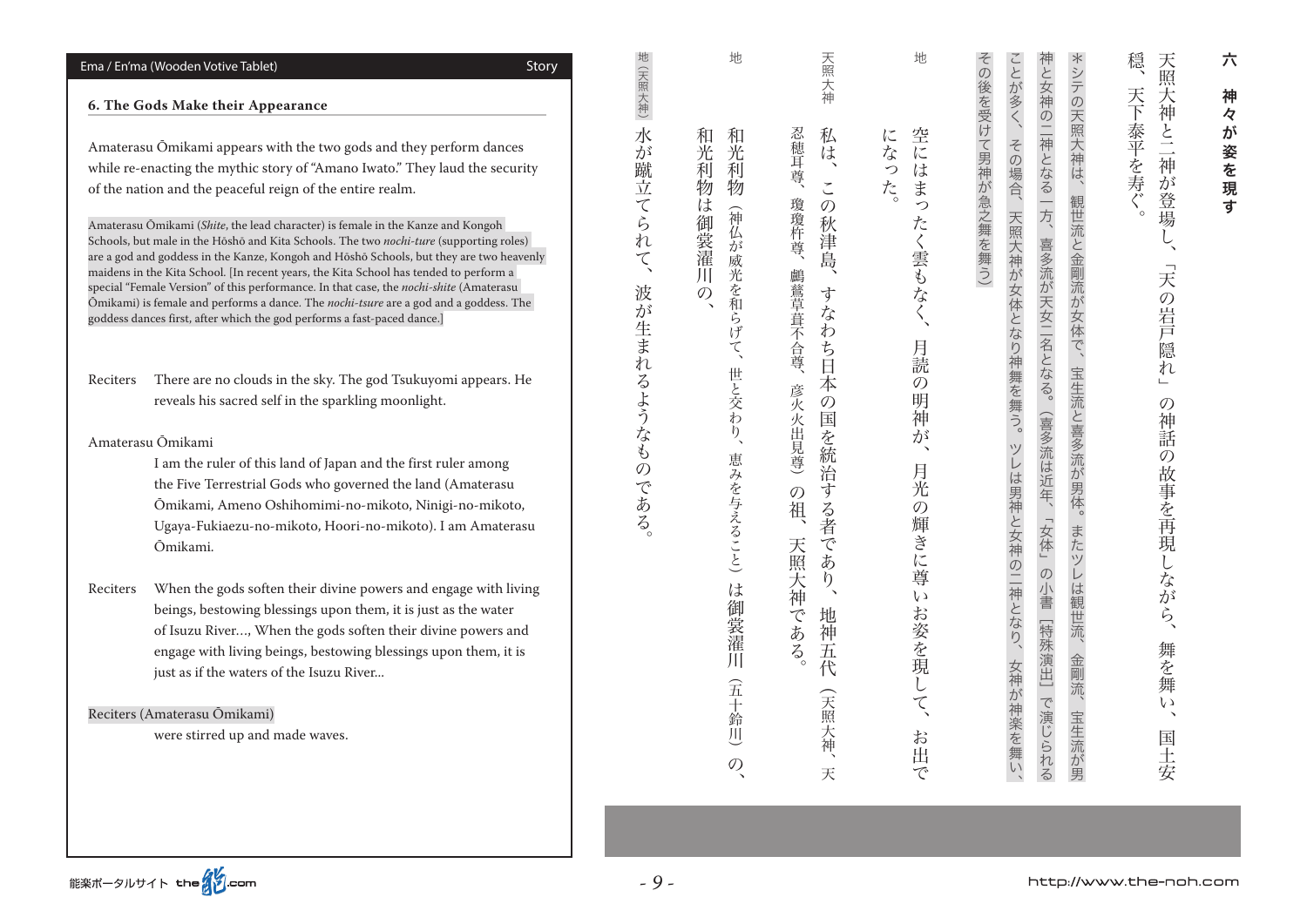| Ema / En'ma (Wooden Votive Tablet)<br>Story                                                                                                                                                                                                                                                                                                              | 天照大神<br>金<br>剛<br>あ<br>流                                                   | 観世流<br>天照大神<br>各流儀                               | 地                                                                                  | 地<br>天照大神                                                                                      |
|----------------------------------------------------------------------------------------------------------------------------------------------------------------------------------------------------------------------------------------------------------------------------------------------------------------------------------------------------------|----------------------------------------------------------------------------|--------------------------------------------------|------------------------------------------------------------------------------------|------------------------------------------------------------------------------------------------|
| The blessings of the gods, which bring salvation to all living<br>Reciters<br>beings, fill the sky. Auspicious clouds shining in five colors trail<br>across the sky. How wonderful that the gods [the goddess of the<br>sun] appear(s) before us.                                                                                                       | るやや静<br>$\ddotsc$<br>(女体)<br>仓<br>$\overline{\varphi}$<br>か<br>ある)<br>が    | $\ddot{\phantom{1}}$<br>[中之舞]<br>の舞<br>(女体) が舞う、 | ここは斎宮とし<br>て<br>$\epsilon$ $\sqrt$<br>$\mathcal{F}_{\zeta}$                        | 御姿をお見せ下                                                                                        |
| Amaterasu Ōmikami<br>This place was famous in ancient times as the Saigū Palace, in<br>which a royal maiden resided.                                                                                                                                                                                                                                     | な神舞となる。<br>神舞を舞う。<br>神舞                                                    | 速すぎず、                                            | が姿を現されるのは<br>そこで神<br>$\tau$<br>$\blacktriangledown$<br>代                           | ここは斎宮として、<br>それにしても衆生救済<br>为<br><br>っ                                                          |
| This place was famous in ancient times as the Saigū Palace, in<br>Reciters<br>which a royal maiden resided. However, much time has passed,<br>and the shrine precincts have fallen into ruin. How splendid<br>that events from the age of the gods are re-enacted in these<br>precincts. [How splendid that the gods pay a visit to these<br>precincts.] | 笛<br>男神<br>$\bullet$<br>が舞う常<br>鼓<br>$\bullet$<br>大鼓<br>$\mathcal{O}$<br>颯 | 遅すぎな<br>$\iota$<br>中                             | 昔<br>有難い<br>の昔<br>は名高<br>$\mathcal{O}$<br>ことだよ。)<br>出来事を現され<br>$\epsilon$<br>ところであ | 昔は名高<br>た<br>$\mathcal{O}$<br>$\overline{O}$<br>)恵みが<br>は、<br>まこ<br>いところであっ<br>空に満ちて、<br>ことに有意 |
| • Dances Performed by Each School<br>Kanze School: [chu-no-mai]                                                                                                                                                                                                                                                                                          | 太鼓で奏する。<br>爽とした                                                            | $\mathcal{O}$                                    | $\overline{z}$<br>ると<br>た<br>が<br>$\zeta$                                          | 難<br>$\iota$<br>た、<br>$\circ$<br>五色                                                            |
| Amaterasu Ōmikami (female) performs a medium-paced dance, ac-<br>companied by a flute, small and large hand drums, and a drum.                                                                                                                                                                                                                           | $\lambda$<br>ピ<br>$\mathcal{F}$                                            | 笛<br>$\bullet$                                   | $\boldsymbol{\gamma}$<br>$\tilde{2}$<br>年を経<br>$\mathcal{O}$<br>は                  |                                                                                                |
| Kongoh School: [(Dignified) kami-mai]<br>Amaterasu Ōmikami (female) performs a sacred dance. This goddess<br>dances slightly heavier and quieter, compared to the fast-paced, brisk<br>dance performed by a god. The dance is accompanied by a flute, small<br>and large hand drums, and a drum.                                                         | の<br>あ<br>る神<br>舞よりも、<br>位ま                                                | $\bullet$<br>太鼓で奏する。                             | J<br>有難<br>神<br>いことだよ。<br>垣<br>も乱<br>れ<br>が<br>ちな<br>(そこに<br>っ                     | の雲が輝き渡り、<br>神々 (日の神) が                                                                         |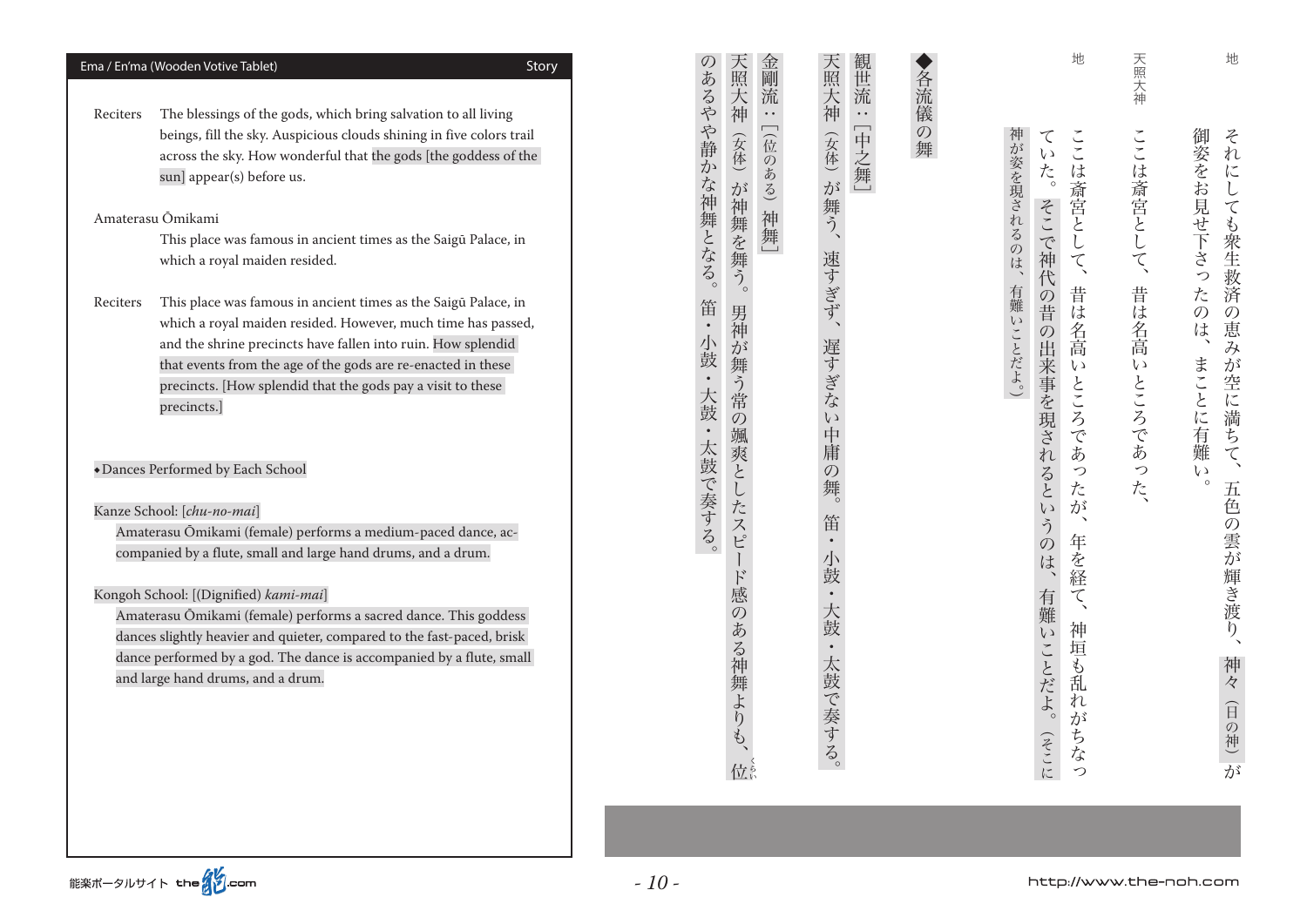| Ema / En'ma (Wooden Votive Tablet)<br>Story<br>Hōshō and Kita Schools: [kami-mai]                                                                                                                                                                                                                                                                                           | まず                     | 丗<br>流                                                |          | 地                                                                         | 二女神         | 地                                                                       | 天照大神       | 宝生流<br>天照大                                                 |
|-----------------------------------------------------------------------------------------------------------------------------------------------------------------------------------------------------------------------------------------------------------------------------------------------------------------------------------------------------------------------------|------------------------|-------------------------------------------------------|----------|---------------------------------------------------------------------------|-------------|-------------------------------------------------------------------------|------------|------------------------------------------------------------|
| Amaterasu Ōmikami (male) performs a fast-paced, brisk sacred dance.<br>The dance is accompanied by a flute, small and large hand drums, and a<br>drum.                                                                                                                                                                                                                      | 女神<br>(天)              | 金剛<br>$\mathcal{O}$<br>舞<br>流<br>$\ddot{\phantom{0}}$ | 千早振る     | 證<br>あ<br>つけた榊葉を取<br>ら<br>を奏した。<br>ゆる神                                    | あ           | 天<br>の<br>世とし<br>(の岩戸                                                   | 昔、<br>天の岩戸 | 神<br>$\bullet$<br>喜多流<br>(男体)<br>$\ddot{\phantom{0}}$<br>が |
| Amaterasu Ōmikami<br>In ancient times, I hid behind the rock door of the cave, Amano<br>Iwato.                                                                                                                                                                                                                                                                              | 女命)<br>が               | [楽<br>の途中                                             | 稱        | 々<br>が<br>$\eta$<br>$\check{\phantom{a}}$<br>れ                            | らゆる神々がこれを嘆き | した。<br>$\overline{\mathfrak{l}}$<br>閉<br>じ籠<br>$\zeta$<br>$\mathcal{L}$ |            | [神舞]<br>*舞う、                                               |
| I hid behind the rock door of Amano Iwato to punish an evil god.<br>Reciters<br>Both the sun and the moon hid behind the door, plunging the<br>world into eternal darkness. How long did this darkness last?                                                                                                                                                                | 神聖な舞である神楽を舞            | か<br>ら<br>幂                                           | にかかる枕詞)」 | を嘆<br>r 1<br>$\zeta$<br>$\zeta$ )<br>$\iota$<br>ろ様<br>$\boldsymbol{\tau}$ |             | つまで続くの<br>$\tau$<br>$\Delta$                                            | に閉じ籠って     | 爽とした速<br>$\overline{c}$                                    |
| God and Goddess (Goddess Only / Two Heavenly Maidens)<br>All of the gods lamented this state of affairs.                                                                                                                                                                                                                                                                    |                        | 舞<br>$\curvearrowright$                               |          | 々<br>ど<br>に謡<br>う<br>に                                                    |             | 悪神を懲ら<br>かと                                                             |            | 神の                                                         |
| All of the gods lamented this state of affairs and tried to cheer up<br>Reciters<br>Amaterasu Ōmikami. Holding twigs of cleyera trees decorated<br>with blue and white strips of fabric, they sang songs and per-<br>formed Karakami (a dance offered to the gods) and Saibara (an<br>ancient song).                                                                        | (った後、<br>男神            |                                                       |          | $\iota$<br>か<br>神楽<br>てご<br>{の韓神神<br>)機嫌を                                 |             | めようと                                                                    |            | 笛<br>鼓<br>大鼓                                               |
| "Chihaya furu"<br>+Dances Performed by Each School                                                                                                                                                                                                                                                                                                                          | (手力雄,<br>命             |                                                       |          | <b> 取ろう</b><br>(神楽の曲名)、<br>$\zeta$                                        |             | 日と月の二<br>っ<br>$\mathcal{O}$                                             |            |                                                            |
| Kanze and Kongoh Schools: Shift to kami-mai (dance by a god) from kagura<br>(dance offered to the gods).<br>After the goddess (Ameno-Uzume-no-mikoto) performs a sacred kagura<br>dance, the god (Tajikarao-no-mikoto) performs a fast-paced, brisk dance<br>of a god (kami-mai). These performances are accompanied by a flute,<br>small and large hand drums, and a drum. | が<br>颯爽とした速<br>$\iota$ |                                                       |          | 青ぁ<br>催き和こ<br> 馬楽。<br>と<br>白<br>(古代の歌<br>和<br>幣。<br>を                     |             | 輝きを隠<br>常<br>闇                                                          |            | 太鼓で奏する。                                                    |
|                                                                                                                                                                                                                                                                                                                                                                             |                        |                                                       |          |                                                                           |             |                                                                         |            |                                                            |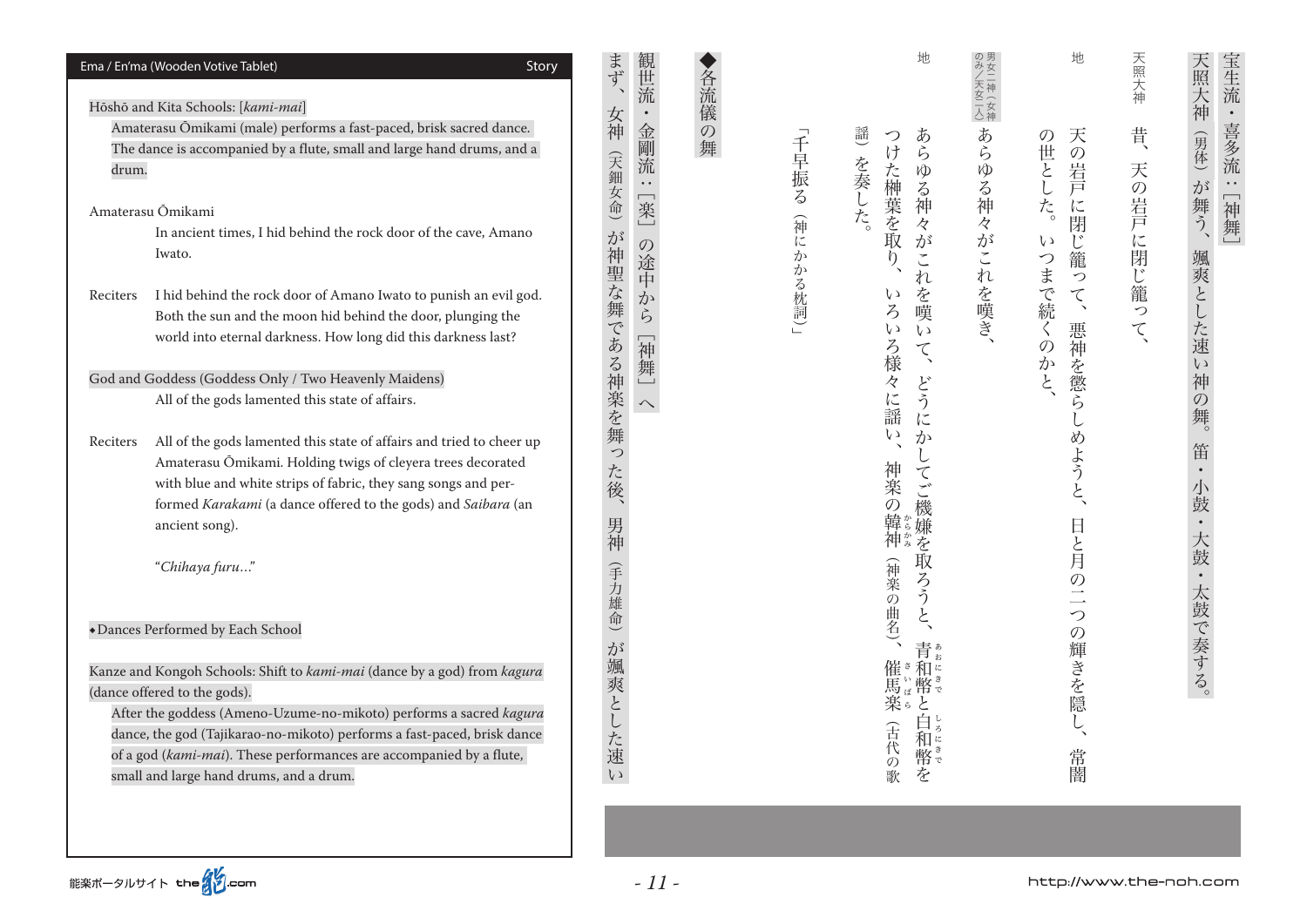#### Story) Ema / En'ma (Wooden Votive Tablet) and the Control of Control of Control of Control of Control of Control of Control of Control of Control of Control of Control of Control of Control of Control of Control of Control

### Hōshō School: [*kagura*]

A sacred dance performed by a god and goddess accompanied by a flute, small and large hand drums, and a drum.

#### Kita School: [*kagura*]

A sacred dance performed by two heavenly maidens, accompanied by a flute, small and large hand drums, and a drum.

Ōmikami Amaterasu

This is so amusing!

Reciters This is so amusing! Forgetting herself, Amaterasu Ōmikami cracked open the door of the cave of Amano Iwato and enjoyed Myōjin] slid open the rock door and pulled on the goddess's watching the dance. Then, Tajikarao-no-mikoto [Tajikarao-norobes, coaxing her (him) out of the cave.

> As Amaterasu Ōmikami has never forgotten how amusing that performance was, she (he) has always resided in Takamagahara (Heaven). Since then, the world has always been lit by the radiance of the Sun Goddess, the entire realm has been well-reigned and enriched, and the light of the sun and the light of the moon have long shone brightly on this peaceful land of springtime, continuing on forever more.

地

こうしょう こうしょう

天照大神

ああ、

、面白い、ああ

面白

 $\iota$ 

岩戸 大神 面 。おは、それは、大神の御衣に殺された。<br>「お連れ出し申したのであった。それは、大神の御衣に殺されたのであった。<br>「お連れ出し申したのであった。 手力雄命、岩戸を閉じたままにしてはならないと 百 いちまでも、おきびになると、というようと、というように天の岩戸を少し開いて、面白いように天の岩戸を少し開いて、面白いように天の岩戸を少し開いて、面白いように天の岩戸を少し開いて、面白いように天の岩戸を少し開いて、  $\ddot{\circ}$ を閉じたままにしては  $\iota$ 御衣に縋って、  $\frac{1}{2}$ と知 ~らず知 ~らず お<br>連 はならな れ出し申しあげたのであった。 に天の岩戸 こいと、手力雄命 んを少 し開  $\iota$  $\zeta$ (手力雄の ・・・・・・ 引き入れ スキュン・リー・コード 一日 コー お喜び ·明神) に になると、 が岩戸 を引き開け  $\mathcal{U}$ っ までも

n  $\tilde{\phantom{a}}$ た。 、月光、天地は再び明るく照らされ、それ以来。それは再び明るく照らされ、それ以来。それは再び明るく照らされ、それ以来。 天照大神は高天原に開発している。この歌しの面白かったことをおとえるようにならず、この歌しの面白かったことをおとえるようにならず、この歌しの面白かったことをお言われにならず、この歌しの面白かったことをお  $\mathcal{O}$ 珍  $z$  $\iota$  $\overline{n}$  $\iota$ 神遊 以 关  $\overline{C}$ 天地は  $\mathcal{O}$ 面 白 一再<br>び  $\overline{D}$ っ 5明るく たことをお忘れ 照らされ 汇 ならず、 よく治まっ 天照大神 て国土も豊かに、 は高天原に 留まら 月光

。久しく続くのだよ、日光が長閑に輝く天下泰平の春が

久しく続くのだよ

日光が長閑に輝く天下泰平の春が

- スカラン - スカラン - スカラン - スカラン - スカラン - スカラン - スカラン - スカラン - スカラン - スカラン - スカラン - スカラン - スカラン - スカラン - スカラン - スカラン

笛、

小鼓、

一大鼓、

太鼓で奏する。

神舞(急之舞にも)を舞う。

[神楽[:宝生流

宝生流:[神楽]

男神、

女神が一緒に舞う、

かんじゅつ スター・シー スター・シー スター・シー スター・シー スター・シー スター・シー スター・シー スター・シー スター・シー スター・シー スター・シー

笛、

小鼓、大鼓、太鼓で奏する。

神聖な舞。

**一** 

喜多流

[神楽[:

"一神楽」

。大鼓である。大鼓である。大鼓の こうしゅう こうしゅう こうしゅう こうしゅう こうしゅう こうしゅう こうしゅう こうしゅう こうしゅう こうしゅう こうしゅう

小鼓、

大鼓、太鼓で奏する。

天女二人が一緒に舞う、神聖な舞。笛、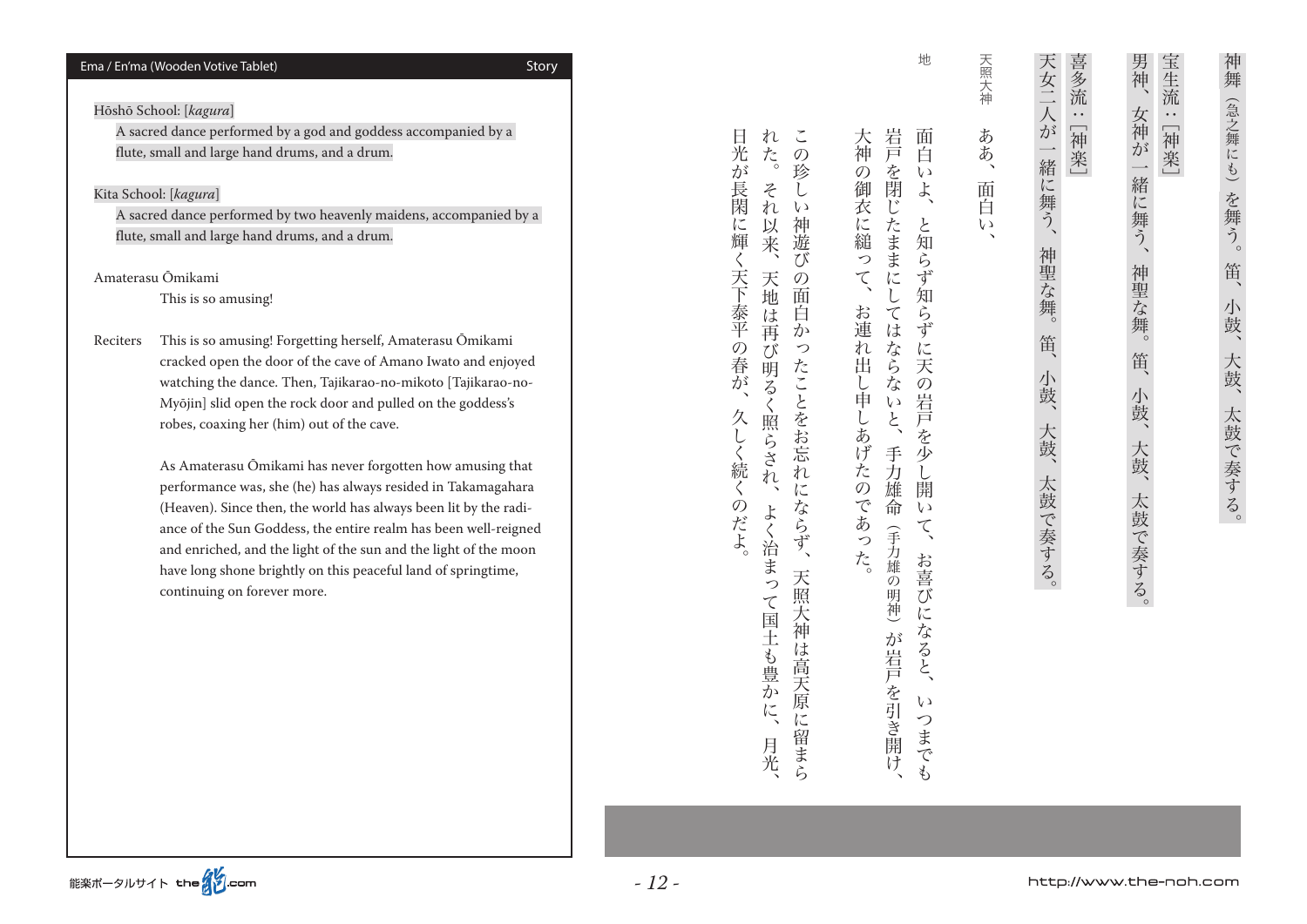#### **Synopsis**

Around the end of the year, the emperor (Emperor Qi) sent an imperial messenger with offerings of treasures to Ise Grand Shrine. The messenger arrives at Saigū Palace in Ise<sup>\*</sup>. The messenger hears about a ritual on New Year's Eve (the day preceding the first day of spring, according to the lunar calendar), on which a wooden votive tablet will be hung up and displayed. He therefore decides to witness the ritual before going back to Kyoto. When the night grows late, an old man and old woman come to pray at the shrine. The old man has a wooden votive tablet on which a white horse is painted, and the old woman has one on which a black horse is painted. These paintings of horses predict the weather; the white horse means it will be sunny while the black horse means it will rain. The tablet displayed at the shrine at the end of the year predicts the weather of the next year. Every year, either a tablet with a white horse or a black horse is put on display. The two of them insist upon hanging up the tablet he or she is holding: "This year, let's offer this white horse tablet." "We shall offer this one with a black horse." The old man and old woman argue with one another. In the end, however, they hang both tablets side by side. They decide to pray for both sunny days and rainy days so that people can enjoy well-balanced weather. The old man and old woman reveal that they are the two gods of Ise (two gods serving to the two principal gods of Ise) who have transformed them selves into this couple. They tell the messenger to look for them at dawn and then disappear into the darkness.

The male god and female god (or two celestial maidens) appear before the messenger, and then Amaterasu Ōmikami, the Sun Goddess, makes an appearance. The three of them perform a dance depicting the scene of Amano Iwato in mythology (the legend that Amaterasu Omikami hid in a cave behind a massive rock door). The gods laud the prosperity of the .nation

\*Saigū (or Saikū, Itsuki-no-miya): It is the palace in which resides a royal maiden devoted to serving the deity of Ise Grand Shrine on behalf of the emperor (Ise no Saiō). The royal maiden herself was also referred to as saigū.

#### **Highlight**

In olden days in Japan, the first day of spring was considered to be the first day of the new year. Therefore, *Setsubun* (the day preceding the first day of spring) was New Year's Eve. In the palace of a sacred royal maiden serving at Ise Shrine, there was a building in which to hang up and display wooden votive tablets *(Ema-den or Ema-dō*, the Hall of Wooden Votive Tablets). Every New Year's Eve, a votive tablet was secretly hung up in that hall. People predicted the weather of the coming year by the picture on the tablets. If the tablet hung up on display had a white horse on it, they expected the new year to have more sunny days, while if it had a black horse on it, they expected more rainy days. People believed that this wooden votive tablet was put on display by divine will. This play, Ema (Wooden Votive Tablet), which describes this ancient ritual of hanging up and displaying a wooden votive tablet, includes the very special episode of "Amano Iwato" (the mythological episode in which the Sun Goddess, Amaterasu Omikami, hides in a cave), and prays for the peace and security of the nation.

A prop of a palace is placed on the stage and used for different purposes in the first and second halves. In the awe-inspiring atmosphere of *Kami-Noh* (Noh Featuring the Gods)  $\alpha$  created by the calm and invigorating chants, the palace and its closed door exudes divine presence. In the first half, the old couple suddenly appear out of the darkness and hang up the wooden votive tablets of white and black horses. In the second half, the prop is used to describe the scene in which Amaterasu Ōmikami hides herself behind a rock door and then makes her appearance. Interesting scenes are created in and outside of the prop of the palace. The audience will feel that they have traveled back in time and are witnessing the mysterious ritual of hanging up the wooden tablet as well as a moment in the mythic realm of the gods. Through this play, we can experience the unsophisticated, sincere beliefs that the Japanese people have held since ancient times.

The scene of "Amano Iwato Kakure" in the second half differs considerably according to the school. Comparing these differences is one way of enjoying this play.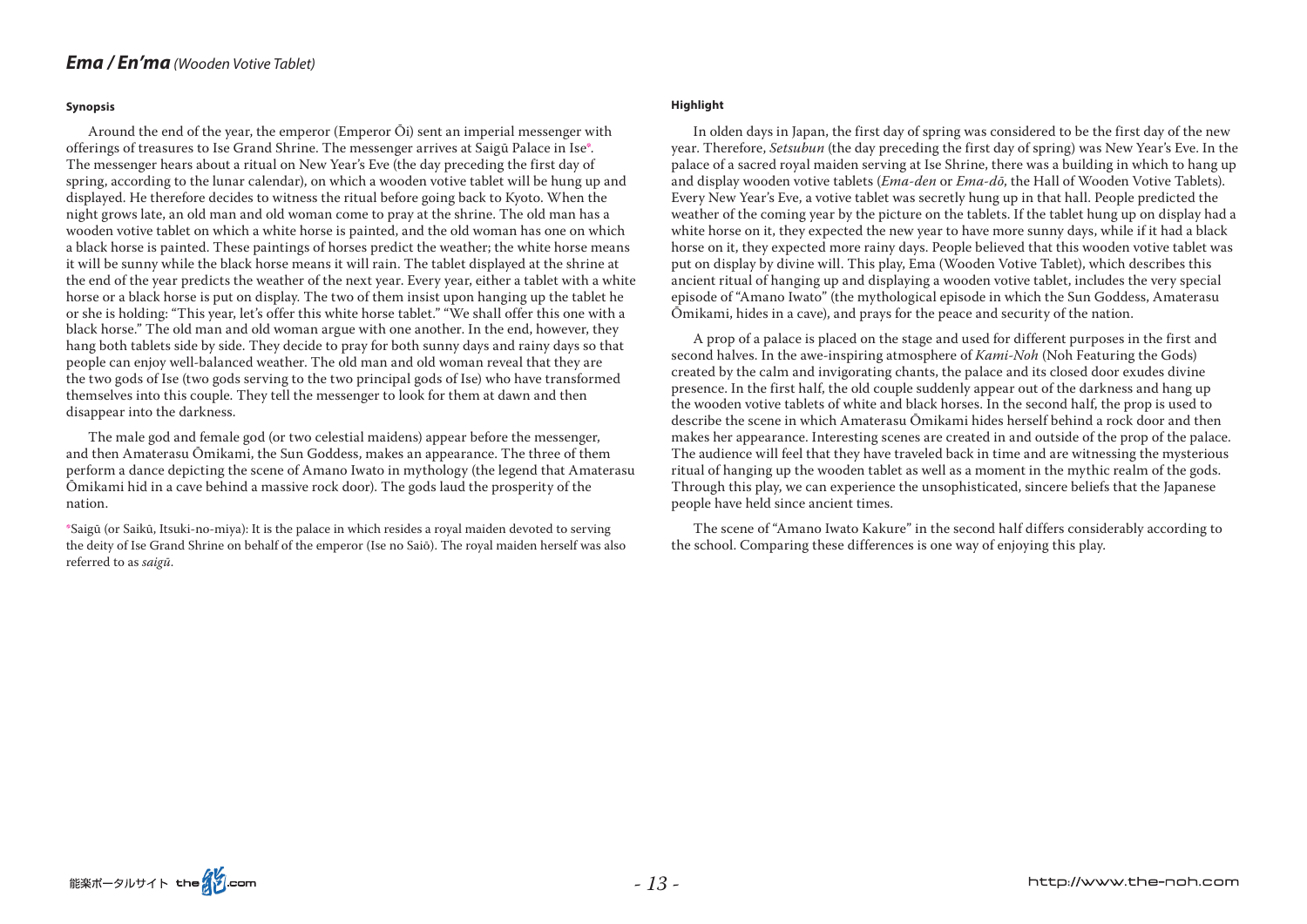### *Ema/En'ma* (*Wooden Votive Tablet*)

| Schools     | School.               | Four schools (Kanze, Hōshō, Kongoh, and Kita). The title is pronounced "En'ma" in the Kita | Costumes         | Mae-tsure                   | Ubagami (wig with gray hairs used for aging female characters), kazura-obi (band<br>for a wig), mizugoromo, karaori with no scarlet in pattern (a short-sleeved kimono |
|-------------|-----------------------|--------------------------------------------------------------------------------------------|------------------|-----------------------------|------------------------------------------------------------------------------------------------------------------------------------------------------------------------|
| Category    |                       | The First group Noh, Waki Noh-mono, Kami Noh-mono                                          |                  |                             | outer robe worn by female characters) or atsuita, kitsuke / surihaku (short-sleeved                                                                                    |
| Author      |                       | Unknown (according to legend, someone from the Kongoh family)                              |                  |                             | kimono, worn as the innermost layer of the costume of a female character) or                                                                                           |
| Subject     | Unknown               |                                                                                            |                  |                             | kitsuke / muji-noshime (short-sleeved kimono with no pattern, worn as the                                                                                              |
| Season      |                       | Winter (December, the evening of New Year's Eve according to the lunar calendar)           |                  |                             | innermost layer of the costumes of male characters of lesser standing), and a                                                                                          |
| Scenes      |                       | Saigū (Sacred Palace of the Royal Maiden of Ise Shrine) in Ise Province                    |                  |                             | wooden votive tablet of a black horse.                                                                                                                                 |
| Tsukurimono | Palace (small palace) |                                                                                            |                  |                             | Nochi-tsure (Ameno-Uzume-no-mikoto [a goddess])                                                                                                                        |
|             |                       |                                                                                            |                  |                             | kuro-tare (a black wig with hair extending slightly longer than the shoulder) or                                                                                       |
| Characters  | Mae-shite             | Old Man                                                                                    |                  |                             | a wig, tengan, kazura-obi, chōken (an unlined, long-sleeved elegant garment                                                                                            |
|             | Nochi-shite           |                                                                                            |                  |                             |                                                                                                                                                                        |
|             |                       | Amaterasu Ömikami [female in Kanze and Kongoh Schools, male in Höshö and                   |                  |                             | worn by dancing female characters), kitsuke / surihaku, hakama in ōkuchi-style                                                                                         |
|             |                       | Kita Schools]                                                                              |                  |                             | (white or scarlet), koshi-obi, a fan, and Shinto hei stick.                                                                                                            |
|             | Mae-tsure             | Old Woman                                                                                  |                  |                             | Nochi-tsure (Tajikarao-no-mikoto [a god])                                                                                                                              |
|             | Nochi-tsure           | Ameno-Uzume (a goddess), Celestial Maiden                                                  |                  |                             | kuro-tare or a long black wig, sui-kanmuri (a headdress worn by a god dancing                                                                                          |
|             | Nochi-tsure           | Tajikarao-no-mikoto (a god) [in Kanze, Hōshō, and Kongoh Schools] or a Celes-              |                  |                             | sacred dances) or kazaori-eboshi (eboshi-style headdress) (gold), happi-style                                                                                          |
|             |                       | tial Maiden [in Kita School]                                                               |                  |                             | kimono or unlined kariginu-style kimono, kitsuke / atsuita, hangire or hakama in                                                                                       |
|             | Waki                  | Imperial Messenger (Öinomikado Kinyoshi, Minister-of-the-Left)                             |                  |                             | ōkuchi-style (white), koshi-obi, a fan, and a twig of the sacred cleyera tree.                                                                                         |
|             | Waki-tsure            | Imperial Officer's Servants (two)                                                          |                  | Waki                        | Daijin-eboshi (eboshi-style headdress worn by ministers), awase-kariginu, kitsuke /                                                                                    |
|             | Аi                    | Ogres from Hōrai Island (two or three), or a deity of a subordinate shrine                 |                  |                             | atsuita, hakama in ōkuchi-style (white), koshi-obi, and a fan.                                                                                                         |
|             |                       |                                                                                            |                  | Waki-tsure                  | Daijin-eboshi, awase-kariginu, kitsuke / atsuita, hakama in ōkuchi-style (white),                                                                                      |
| Masks       | Mae-shite             | Koushijō, Kojō, etc.                                                                       |                  |                             | koshi-obi, and a fan.                                                                                                                                                  |
|             | Nochi-shite           | If it is a goddess, use Zō, Masukami, etc. If it is a god, Ayakashi, Mikazuki, Tōgō,       |                  | Ai (ogre from Hōrai Island) |                                                                                                                                                                        |
|             |                       | etc.                                                                                       |                  |                             | Oni-zukin (a hood worn by ogre characters), atsuita worn in tsuboori style,                                                                                            |
|             | Mae-tsure             | Uba                                                                                        |                  |                             | kukuri-bakama (a way of wearing hakama trousers, tucking the bottoms up at                                                                                             |
|             | Nochi-tsure           | (Ameno-Uzume [a goddess], Celestial Maiden) Ko-omote, etc.                                 |                  |                             | the knee with a string), and a pair of gaiters.                                                                                                                        |
|             | Nochi-tsure           | (Tajikarao-no-mikoto [a god]) Mikazuki, Ayakashi, Kantan-otoko, etc.                       |                  |                             | Ai (deity of a subordinate shrine)                                                                                                                                     |
|             | Аi                    | (Ogre from Hōrai Island) Buaku                                                             |                  |                             | Massha-zukin (a type of hood), yore-mizugoromo (a long-sleeved garment with                                                                                            |
|             | Аi                    | (Deity of a subordinate shrine) Noborihige                                                 |                  |                             | a transparent appearance, worn by male and female characters of lesser                                                                                                 |
|             |                       |                                                                                            |                  |                             | standing), kukuri-bakama, and a pair of gaiters.                                                                                                                       |
| Costumes    | Mae-shite             | Jō-kami (wig for old man's character), mizugoromo (a type of knee-length                   |                  |                             |                                                                                                                                                                        |
|             |                       | kimono), kitsuke / kogōshi-atsuita (thickly woven kimono with small check                  | Number of scenes |                             | Two                                                                                                                                                                    |
|             |                       | patterns), hakama in ōkuchi-style (white) (not worn sometimes), koshi-obi (belt),          | Length           | 1 hour 40-50 minutes        |                                                                                                                                                                        |
|             |                       | a fan, (a cane) and a wooden votive tablet of a white horse.                               |                  |                             |                                                                                                                                                                        |
|             | Nochi-shite           | If it is a goddess, a wig of suberakashi style (a wig with hair hanging on both            |                  |                             |                                                                                                                                                                        |
|             |                       | sides) or tengan with Phoenix design (crown for heavenly beings and female                 |                  |                             |                                                                                                                                                                        |
|             |                       | court ladies), unlined kariginu-style kimono (white) or white awase-kariginu (a            |                  |                             |                                                                                                                                                                        |
|             |                       | lined long-sleeved style kimono worn by male characters, especially gods and               |                  |                             |                                                                                                                                                                        |
|             |                       | other dignified characters), kitsuke / shiroaya (pure white silk kimono, as white          |                  |                             |                                                                                                                                                                        |
|             |                       | represents a high rank), hakama in ōkuchi-style (scarlet), koshi-obi, and a fan. If        |                  |                             |                                                                                                                                                                        |
|             |                       | it is a god, a long black wig, tō-kanmuri (a type of crown worn by gods or Chinese         |                  |                             |                                                                                                                                                                        |
|             |                       | emperors), kariginu-style kimono, kitsuke / atsuita (a type of short-sleeved kimono        |                  |                             |                                                                                                                                                                        |
|             |                       | mainly worn by male characters), hangire (a type of hakama worn by strong                  |                  |                             |                                                                                                                                                                        |
|             |                       |                                                                                            |                  |                             |                                                                                                                                                                        |
|             |                       | characters such as demons, gods, and warriors), koshi-obi, and a fan.                      |                  |                             |                                                                                                                                                                        |

能楽ポータルサイト the 22.com